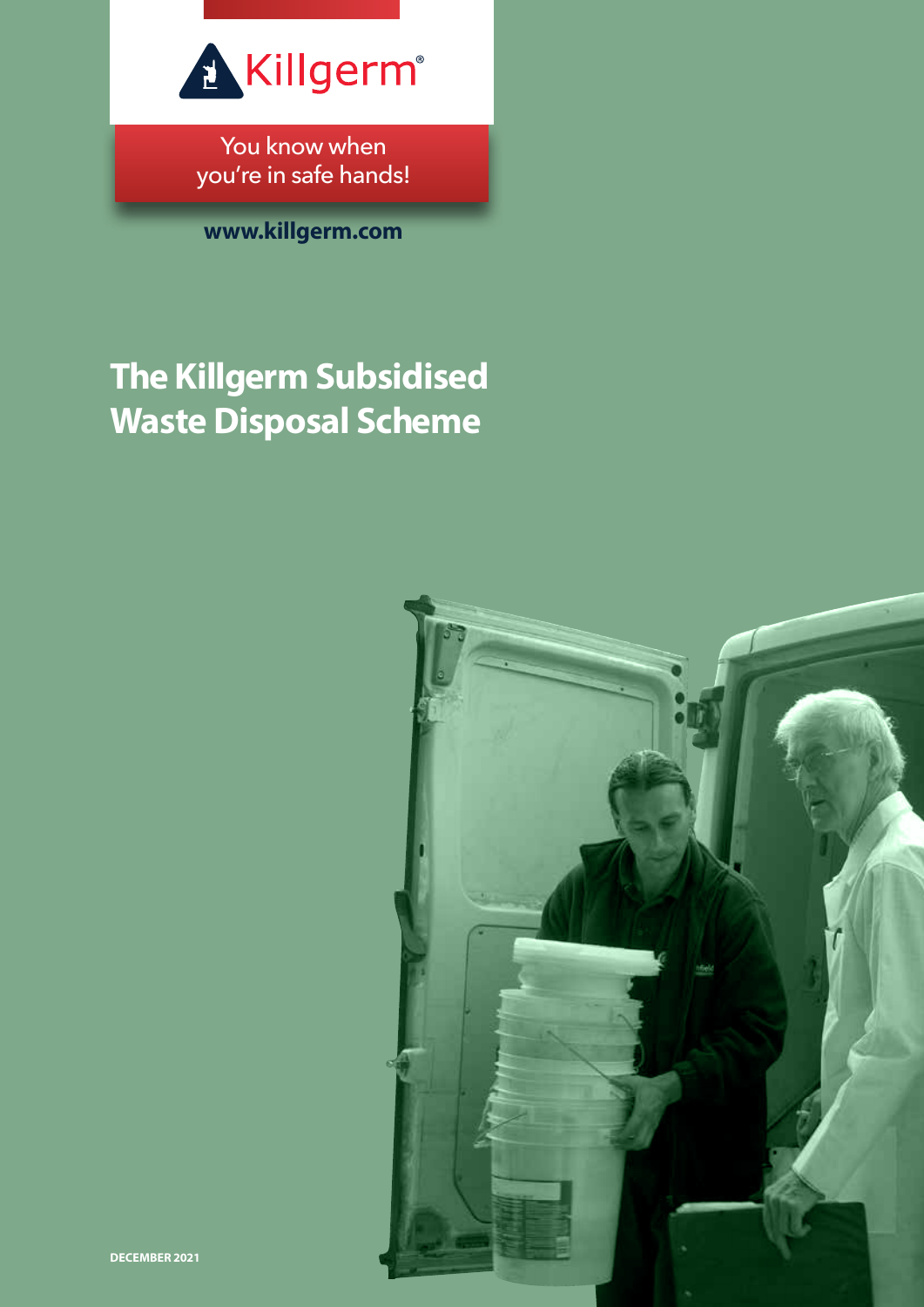## **Contents**

| 1. | Lower Tier Registration as Waste Carrier             | 3  |
|----|------------------------------------------------------|----|
| 2. | Reporting Consignee Receipts of Hazardous Waste      | 3  |
| 3. | Using Consignment Notes for Hazardous Waste Movement | 3  |
| 4. | Complying with the Waste Hierarchy                   | 4  |
| 5. | Using Killgerm's Subsidised Waste Disposal Scheme    | 5  |
| 6. | <b>Additional Advice</b>                             | 6  |
| 7. | <b>Frequently Asked Questions and Answers</b>        | 7  |
|    | Appendix 1: Certificates                             | 8  |
|    | <b>Appendix 2: Waste Classification Advice</b>       | 9  |
|    | Appendix 3: Sample Consignment Note                  | 12 |
|    | <b>Terms &amp; Conditions</b>                        | 14 |
|    |                                                      |    |



The Killgerm Subsidised Waste Disposal Scheme is supported by the following companies:

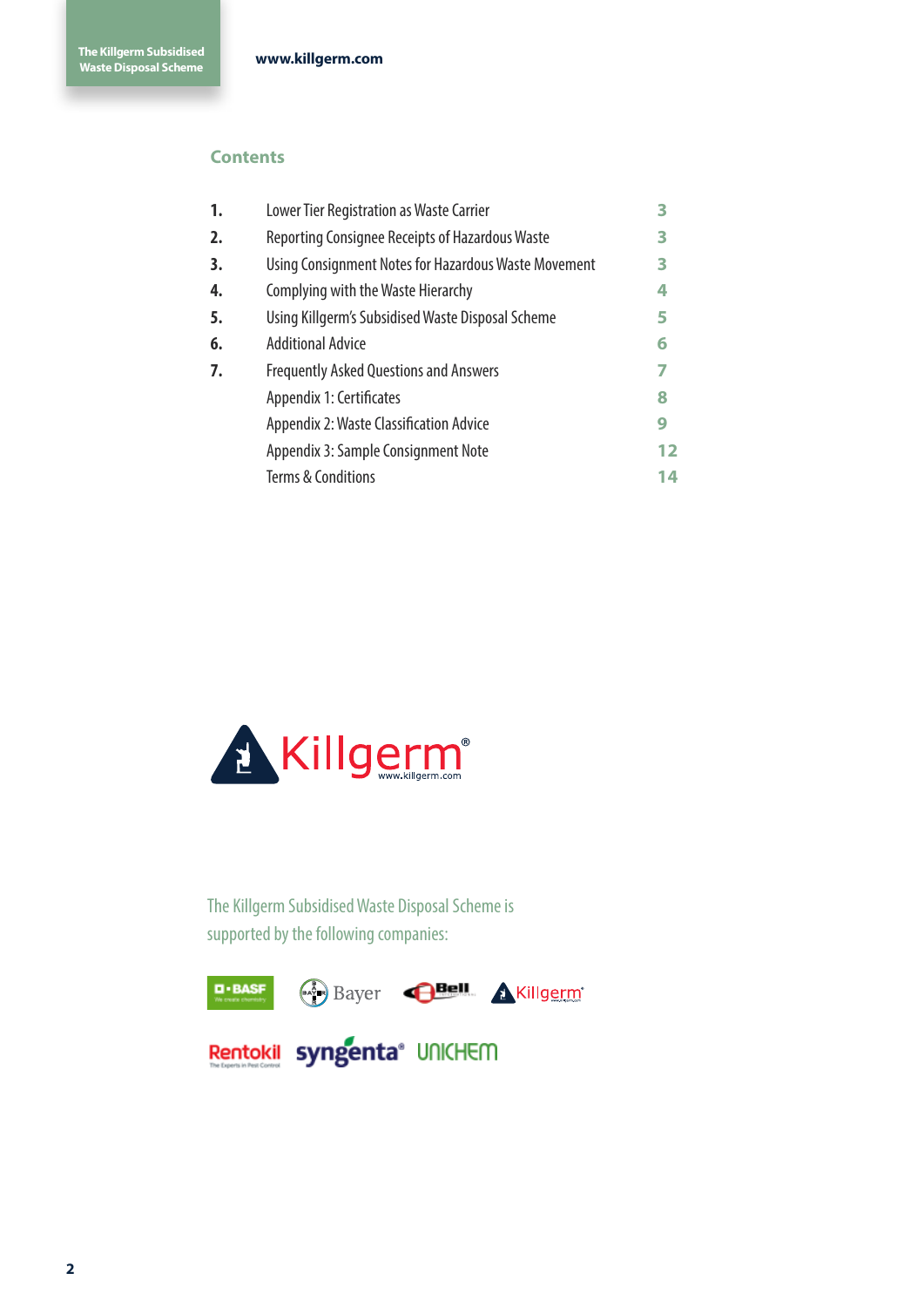## **1. Lower Tier Registration as Waste Carrier**

It is a legal requirement to register as a lower tier waste carrier if you transport any type of waste as part of your business. The Killgerm Subsidised Waste Disposal Scheme is a service to help dispose of waste in compliance with the law. The collection, transport, recovery and disposal of waste should follow the concept of the 'waste hierarchy' as set out by law.

| <b>THE WASTE HIERARCHY</b>   |
|------------------------------|
| Prevention                   |
| Preparing for re-use         |
| Recycling                    |
| Recover e.g. energy recovery |
| Disposal                     |

Members of the Killgerm Subsidised Waste Disposal Scheme ("The Scheme") will in part be fulfilling their legal duty under waste legislation and the 'waste hierarchy' if they adhere to the terms and conditions of the scheme.

Killgerm Chemicals Ltd operates a licenced waste transfer station and is registered as an upper tier waste carrier(CBDU141760). The company holds the relevant environmental permit (EPR/CP3398ZE). The employees running the scheme are fully qualified and hold the relevant certificates of competence (Appendix 1) in order to manage the activities of the waste and in compliance with the law.

## **2. Reporting Consignee Receipts of Hazardous Waste**

All hazardous waste producers must complete consignee returns every quarter (three months) to the Environment Agency reporting what hazardous waste has been received at their premises.

Hazardous waste producers must provide a return, reporting their activities for each quarter, within one month at the end of each quarter. It is a legal requirement that records are retained for three years.

- Quarter 1 : 1 January to 31 March provide by 30 April
- Quarter 2 : 1 April to 30 June provide by 31 July
- Quarter 3 : 1 July to 30 September provide by 31 October
- Quarter 4 : 1 October to 31 December provide by 31 January

## **3. Using Consignment Notes for Hazardous Waste Movement**

Consignment notes will need to be generated for the movement of any hazardous waste including from premises where work is carried out back to your own premise (note this does not apply to domestic premises) and then again once consolidated loads are moved for disposal to a waste disposal site or waste transfer station. The Environment Agency has webpages www.gov.uk/dispose-hazardous-waste/consignment-notes that will help in the completion of consignment notes. For members of The Scheme Killgerm will assist with the completion of consignment notes when waste is delivered to our waste transfer station. We will also give advice on consignment note completion. There is an example of a consignment note in Appendix 3.

As an alternative, The Scheme offers to members the on-line facility to complete an order form, for the delivery or collection of waste, and which will automatically generate a consignment note.



#### **Legislation that governs disposal of waste**

Environmental Protection Act 1990, Pollution Prevention & Control Act 1999, Pollution Prevention and Control (England & Wales) Regulations 2000, Controlled Waste (Registration of Carriers and Seizure of Vehicles) Regulations 1991, Environmental Protection (Duty of Care) Regulations 1991, Waste Framework Directive 75/442/EEC Environmental Permitting (England & Wales) Regulations 2010, Waste (England Wales) Regulations 2011.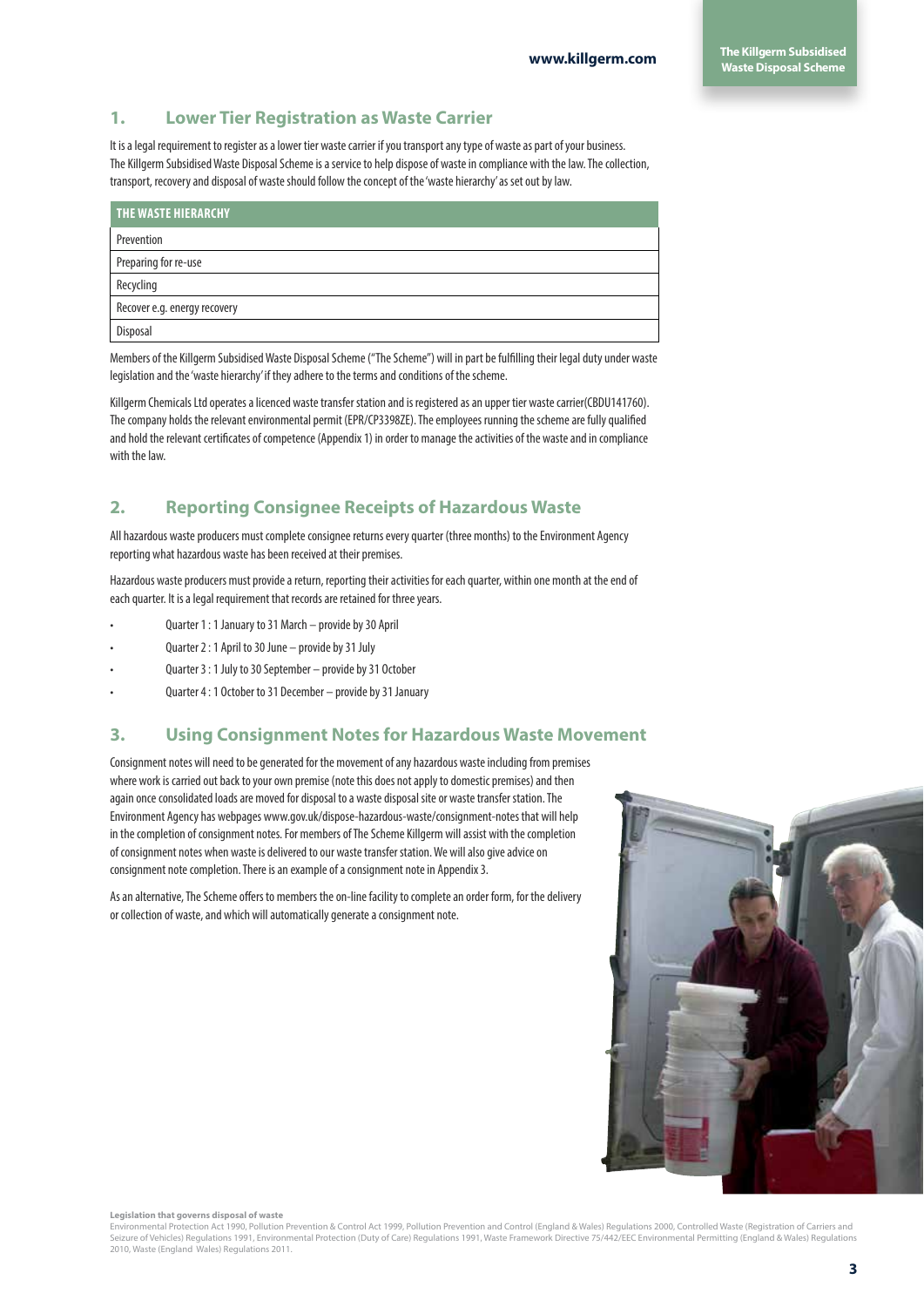

## **4. Complying with the Waste Hierarchy**

In order to comply with the 'waste hierarchy' waste can be divided in to different categories:

| <b>WASTE</b>                                                                                                                                               | <b>HAZARDOUS?</b>   | <b>WHAT TO DO</b><br><b>WITH IT</b> | <b>COVERED BY</b><br><b>THE SCHEME</b> |
|------------------------------------------------------------------------------------------------------------------------------------------------------------|---------------------|-------------------------------------|----------------------------------------|
| Outer-packaging: e.g. boxes, cartons, filling from<br>non-chemical products.                                                                               | Non-Hazardous waste | Re-use or recycle                   | x                                      |
| Primary packaging: e.g. sachets, bait buckets and<br>other containers from unclassified products                                                           | Hazardous waste     | <b>Dispose</b>                      |                                        |
| Primary packaging: e.g. sachets and other containers<br>from classified products, contaminated outer-<br>packaging, spent rodent bait and contaminated PPE | Hazardous waste     | <b>Dispose</b>                      |                                        |
| Fluorescent tubes from electronic fly killers                                                                                                              | Hazardous waste     | Recycle                             |                                        |
| <b>Empty aerosols</b>                                                                                                                                      | Hazardous waste     | <b>Dispose</b>                      |                                        |
| Excess, out-of-date, obsolete or unusable pesticides                                                                                                       | Hazardous waste     | <b>Dispose</b>                      |                                        |
| Rodent or other animal carcasses                                                                                                                           | Non-Hazardous       | <b>Dispose</b>                      |                                        |

Your waste must be separated and bagged up using 300 gauge, clear, polythene bags with plastic pull ties. **Thin gauge black polythene bags are not suitable and must not be used, otherwise waste may be returned at the member's cost.** Do not mark bags as toxic or hazardous.

Before delivering waste it should be separated as follows:

- Empty aerosols
- Spent bait
- Contaminated packaging and used PPE
- Florescent tubes
- Out-of-date or obsolete pesticides

Spent bait and bait stations should be bagged separately from other container waste.

Florescent tubes from electronic fly killer machines should be counted, boxed or bagged and marked with the number contained in the bag.

Empty aerosols and empty Aluminium phosphide containers (under the brand names "Talunex®" and "Phostoxin®") need to be counted and placed in bags marked with the number it contains and also that they are vented in line with instructions given on the safety data sheet which can be found at www.ramps-uk.org or from the Killgerm website in the downloads section.

Empty primary packaging which has contained Talunex® or Phostoxin® should be emptied completely, re-lidded and disposed of according to the safety data sheet and the RAMPS code which can be found at www.ramps-uk.org/. Incompletely de-gassed containers may incur a charge to the customer if Killgerm has to carry out the work to render them safe.

Infested waste (insects, maggots, micro-organisms) or significantly odorous wastes are not acceptable under the conditions of our waste management site licence. Customers are asked to manage their storage, consolidation, collection systems to obviate wastes degenerating by these means.

The Scheme does not cover members' canteen, office or general wastes arising from depots, premises, offices or vehicles in which pest controller's work.

## **5. Using Killgerm's Subsidised Waste Disposal Scheme**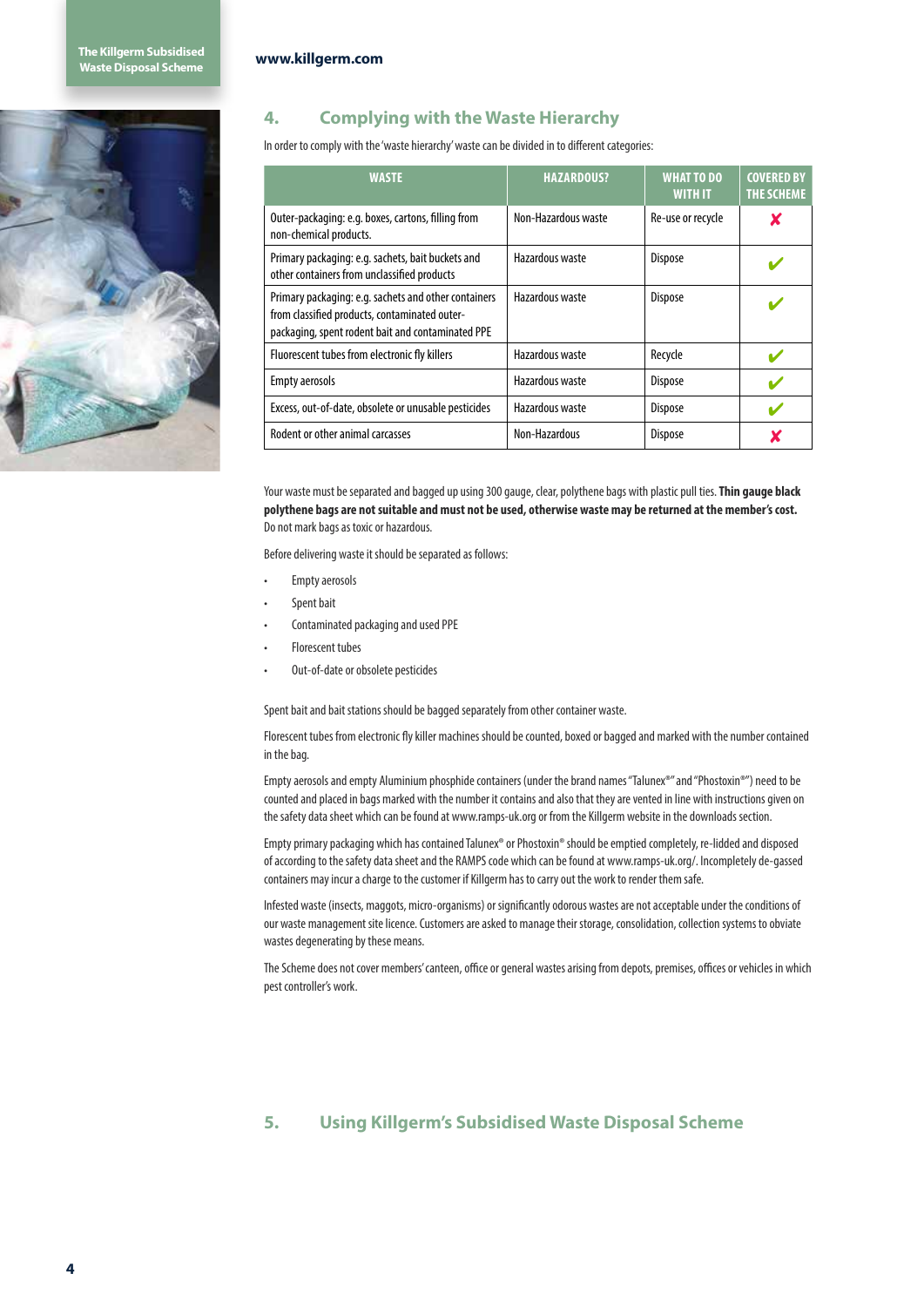**www.killgerm.com The Killgerm Subsidised Waste Disposal Scheme**

The Scheme will run annually from 1st January until 31st December. The membership fee for all companies or individuals is £200 per annum and includes an individual waste allowance of 100kg per year. Once you have reached your waste allowance a supplemental charge for waste over 100kg will be charged at £2.50 per kg.

Members can dispose of waste under The Scheme which has directly arisen as a result of work undertaken solely by them, and specifically excludes all waste generated by any subcontractors or other 3rd parties.

If members are unable to deliver waste to the Killgerm waste transfer station directly, Killgerm Chemicals can arrange for it to be collected. The cost of collection will be paid by the member and an individual quote upon request will be provided for each collection.

By signing up to The Scheme you will be subject to our terms and conditions, which are at the rear of this booklet and can also be viewed on-line at **www.killgerm.com/waste\_disposal\_scheme/**

You can join The Scheme by visiting. http://www.killgerm.com/wastescheme/contract.php or contacting Killgerm on 01924 268463.

Once your application has been verified and the membership fee fully paid, you will be provided with your own personal log-in details and be a full member of The Scheme.

To arrange for waste to be collected or for an allocated delivery time there is an on-line order form to be completed. Members will be able to specify their desired delivery date on-line, and if the delivery date and time need to be altered, you will be contacted directly. Once the form has been completed it will generate a consignment note. You will be contacted shortly after with a quote for the cost of collection if applicable.

The law does not allow customers to send waste through unlicensed carriers. Killgerm will not accept any waste unless it is in accordance with the regulations. If you request for your waste to be collected, Killgerm will arrange for the services of a licensed carrier. For this we will provide you with a quote for the costs of this service. The cost of collection is not covered by The Scheme and therefore the charge will be levied to the customer.

Before delivering the waste it must be separated correctly, following the guidelines above, and using the correct 300 gauge, clear, polythene bags with plastic pull ties.

The waste will need to be delivered to Stephen Leahy at the Killgerm Works, 115 Wakefield Road, Ossett WF5 9AR.

Once you have delivered your waste a COSHH assessment will be carried out and the waste checked by a qualified person and weighed to ensure the approximations given on the order form are correct. If the approximations are incorrect they will be amended with the correct weight and charged for accordingly.

It may be that more information is required when assessing the waste, if this is the case and more additional sorting or laboratory testing is required, due to inaccuracies or inadequate information on the order form, it may incur an extra charge.

Waste will be streamed accordingly and disposed of by Killgerm.



**Legislation that governs disposal of waste** 

Environmental Protection Act 1990, Pollution Prevention & Control Act 1999, Pollution Prevention and Control (England & Wales) Regulations 2000, Controlled Waste (Registration of Carriers and<br>Seizure of Vehicles) Regulatio 2010, Waste (England Wales) Regulations 2011.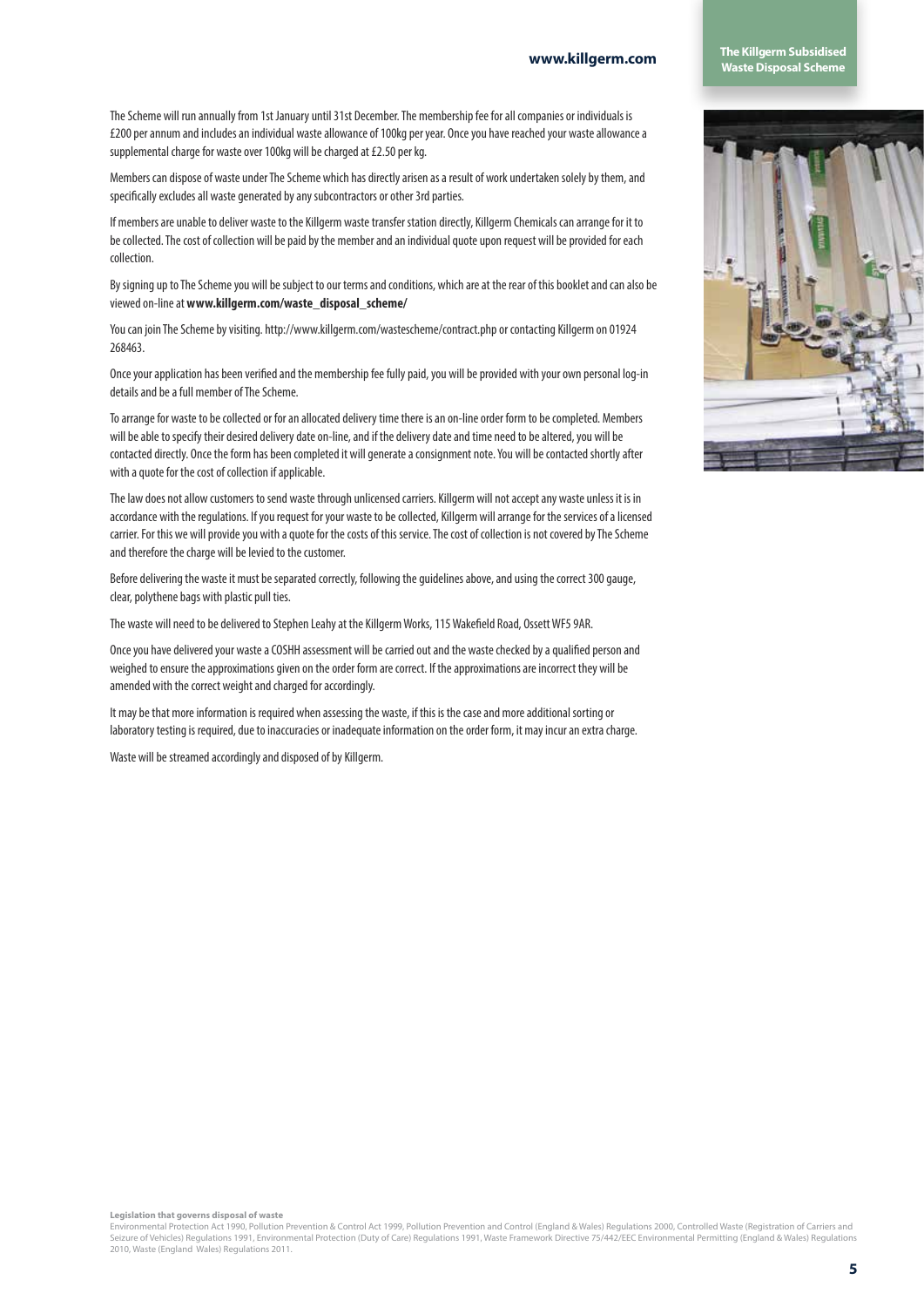## **6. Additional Advice**

## **Environmental Permitting exemptions**

Pest Controllers may need to apply for an exemption from the need to hold an environmental permit to store their customers' hazardous waste (e.g. fluorescent tubes) at the Pest Controller's premise. There is no charge but there is a need to fill in a form on the Environment Agency website. Conditions are laid down regarding storage. For storage of other waste such as empty aerosol containers and other hazard classified waste then an exemption – "Temporary storage of waste on the site where it is produced" applies. There is no need, however, to apply to Environment Agency for this exemption. Seek advice from Environment Agency or Killgerm if you need further guidance.

## **Waste exemptions**

Regulations for waste exemptions were changed in April 2012. The regulations affect the types of waste operation that are exempt and the rules which control them. There are four categories of waste exemptions: - use, treatment, disposal and storage. It is likely that the "storage" exemptions may be of use to pest control companies. Waste exemptions cover the following activities; -

### **Storage of waste:**

Storage exemptions not requiring registration are termed Non Waste Framework Directive exemptions. These operations can be undertaken without the need for a permit, but, unlike other exemptions, they do not have to be registered with an authority:

**1.** Temporary storage of waste at place of production

**2.** Temporary storage of waste at a place controlled by the producer

**3.** Temporary storage at a collection point.

Contact the Environment Agency or consult their website for further data.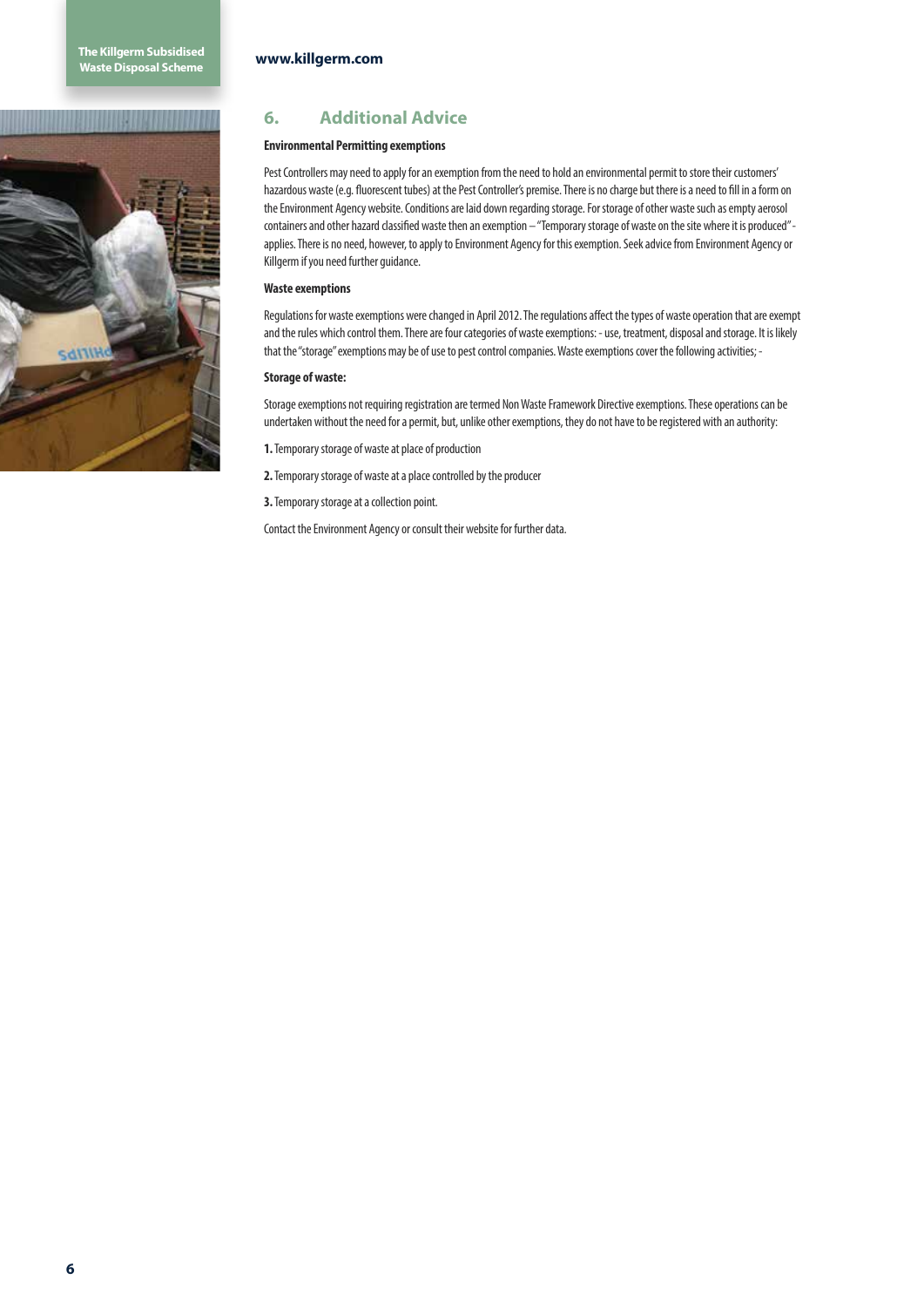## **www.killgerm.com The Killgerm Subsidised Waste Disposal Scheme**

## **7. Frequently Asked Questions and Answers**

- **Q. Is a duty of care note or consignment note needed for removal of spent bait, fluorescent tubes and other waste from the members, customer premises?**
- A. Spent bait. The first consideration is: who owns the waste? It is not waste until the bait has been inspected by the pest controller. The pest controller owns the bait unless there is a special clause in the contract between the customer and the pest controller for example, such that the customer owns the bait stations and the bait in them. If the spent bait is owned by the pest controller, effectively generated during his business activity then there is no transfer of waste between the customer and the pest controller. But because spent bait attracts the EWC code 20 01 19 (pesticides – hazardous waste) then a consignment note must be used to describe the waste, and the persons involved, and the fact that it is being moved out of a premise. Also, the pest controller is carrying his own waste (spent bait) so he needs to register as a lower tier waste carrier.
- A. Fluorescent tubes. First consideration is who owns them? It depends on the contract between pest controller and his customer. Above applies if the pest controller owns them and designates them as waste items when removed from the EFK machine – but fluorescent tubes are classified as hazardous waste and a consignment note must be used to legalise movement whenever hazardous waste is moved from a premise. Hazardous waste receivers (consignees) need to make returns to the Environment Agency on a 3-monthly basis.
- A. Empty aerosol canisters. The Environment Agency have advised that incidental, small numbers arisings of empty aerosols generated at a customer's premise could be returned to the pest controller's premise in his vehicle without the need for consignment note etc. In effect, the pest controller would return the aerosol can as a product (not waste) and designate it as waste when assessed back at his depot.
- A. Rat and mouse carcasses. It might be said that the pest controller owns the carcasses because it is waste generated in the course of his business as he carries out searches for bodies. If the customer were to hand the pest controller a dead rat then this might be considered to be a transfer of waste from one person to another and a duty of care note would be needed. Rodent carcasses are not classified as hazardous waste, and their disposal is not covered by The Scheme.

### **Q. Are there any exemptions from the need to hold certain environmental permits?**

A. Pest control companies can benefit from a non-waste framework Directive (NWFD) exemption called – "Temporary storage of waste at a place controlled by the producer". This can be found on the Environment Agency website. This would be applied to the premise and the place where waste is stored. There are conditions: - 3 months max storage period, 50m<sup>3</sup> max storage volume of waste, safe storage.



**Legislation that governs disposal of waste** 

Environmental Protection Act 1990, Pollution Prevention & Control Act 1999, Pollution Prevention and Control (England & Wales) Regulations 2000, Controlled Waste (Registration of Carriers and Seizure of Vehicles) Regulations 1991, Environmental Protection (Duty of Care) Regulations 1991, Waste Framework Directive 75/442/EEC Environmental Permitting (England & Wales) Regulations 2010, Waste (England Wales) Regulations 2011.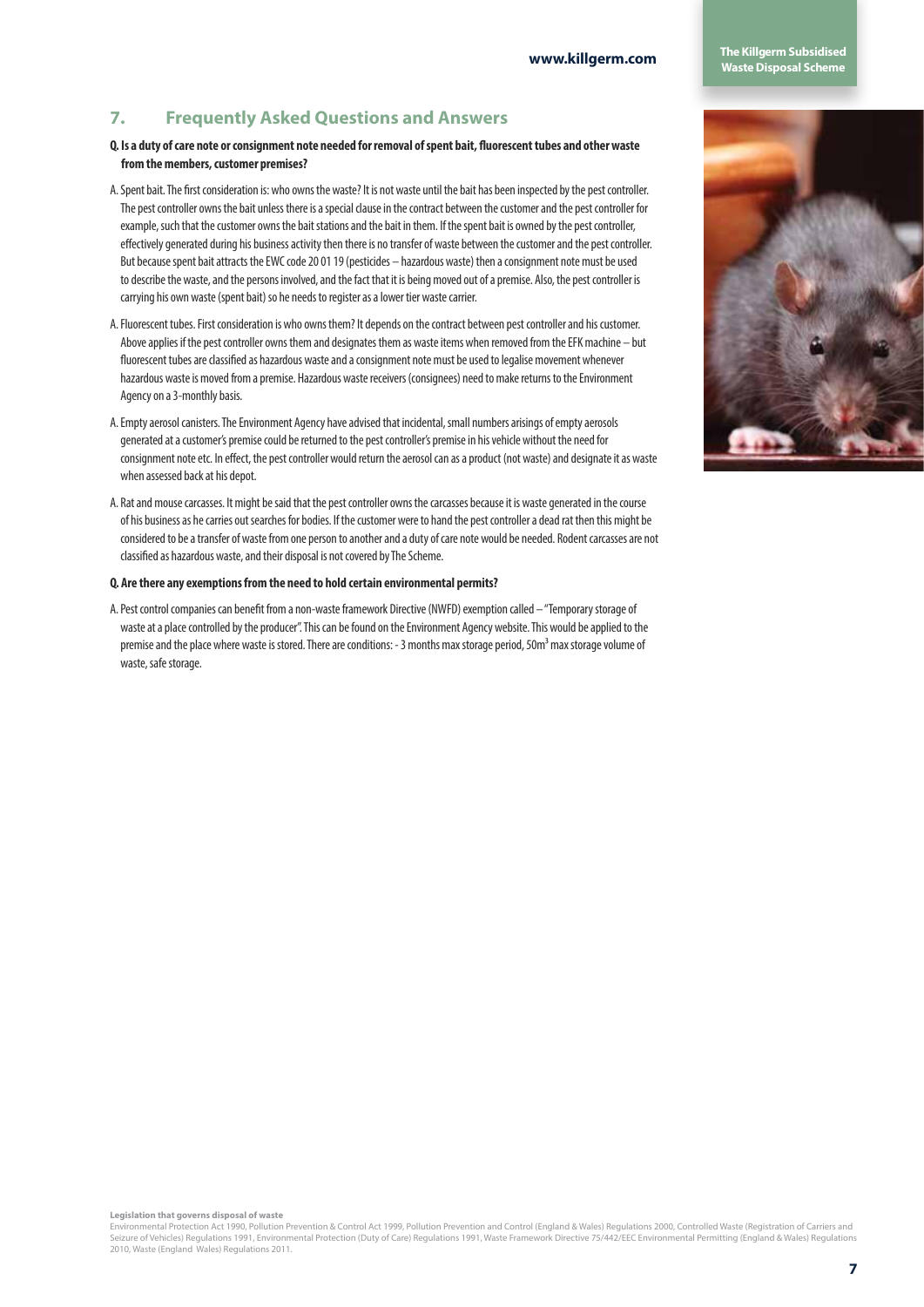## **Appendix 1: Certificates**

| Juanitab | WAMITAB Level 4 High Risk Operator Competence for<br>Managing Transfer of Hazardous Waste<br>Qualification Title: | Qualification Accreditation Number:<br>601/8504/1                                                                                                           | This Certificate is awarded to<br>Stephen Paul Leahy                   | Date of Issue: 14/10/2021<br>Certificate No: 5186253<br>Learner ID 28549<br>Verification date: 11/10/2021<br>Authorised: | 00154306<br>Regulation<br>The quantizations impurished upon layer on this usefficiency indicates that the qualification is accredited.<br>Carly for Explaint in a market to make the statement of the state of the state of the state of the state of th<br>Ca<br>Seq body<br>531p<br><b>ALLES</b><br><b>Cort dytarne cyte</b><br>Katie Cockburn<br>Director of Qualifications and Standards<br><b>REGULATED</b><br>Jisupic<br>register.ofqual.gov.uk<br>orea |
|----------|-------------------------------------------------------------------------------------------------------------------|-------------------------------------------------------------------------------------------------------------------------------------------------------------|------------------------------------------------------------------------|--------------------------------------------------------------------------------------------------------------------------|---------------------------------------------------------------------------------------------------------------------------------------------------------------------------------------------------------------------------------------------------------------------------------------------------------------------------------------------------------------------------------------------------------------------------------------------------------------|
| uuamitab | <b>Continuing Competence Certificate</b><br>This certificate confirms that<br>Philip Dalgliesh                    | Has met the relevant requirements of the Continuing Competence scheme for the<br>following award(s) which will remain current for two years from 17/02/2020 | <b>Expiry Date:</b><br>17/02/2022<br>Transfer - Hazardous Waste<br>TSH |                                                                                                                          | 00128779<br>CIWM Chief Executive Officer<br>Date of Issue: 17/02/2020<br>Certificate No.: 5160367<br>Learner ID: 5397<br>WAMITAB Chief Executive Officer<br>Verification date; 11/02/2020<br>The Chartered Institution<br>of Wastes Management<br>Authorised:                                                                                                                                                                                                 |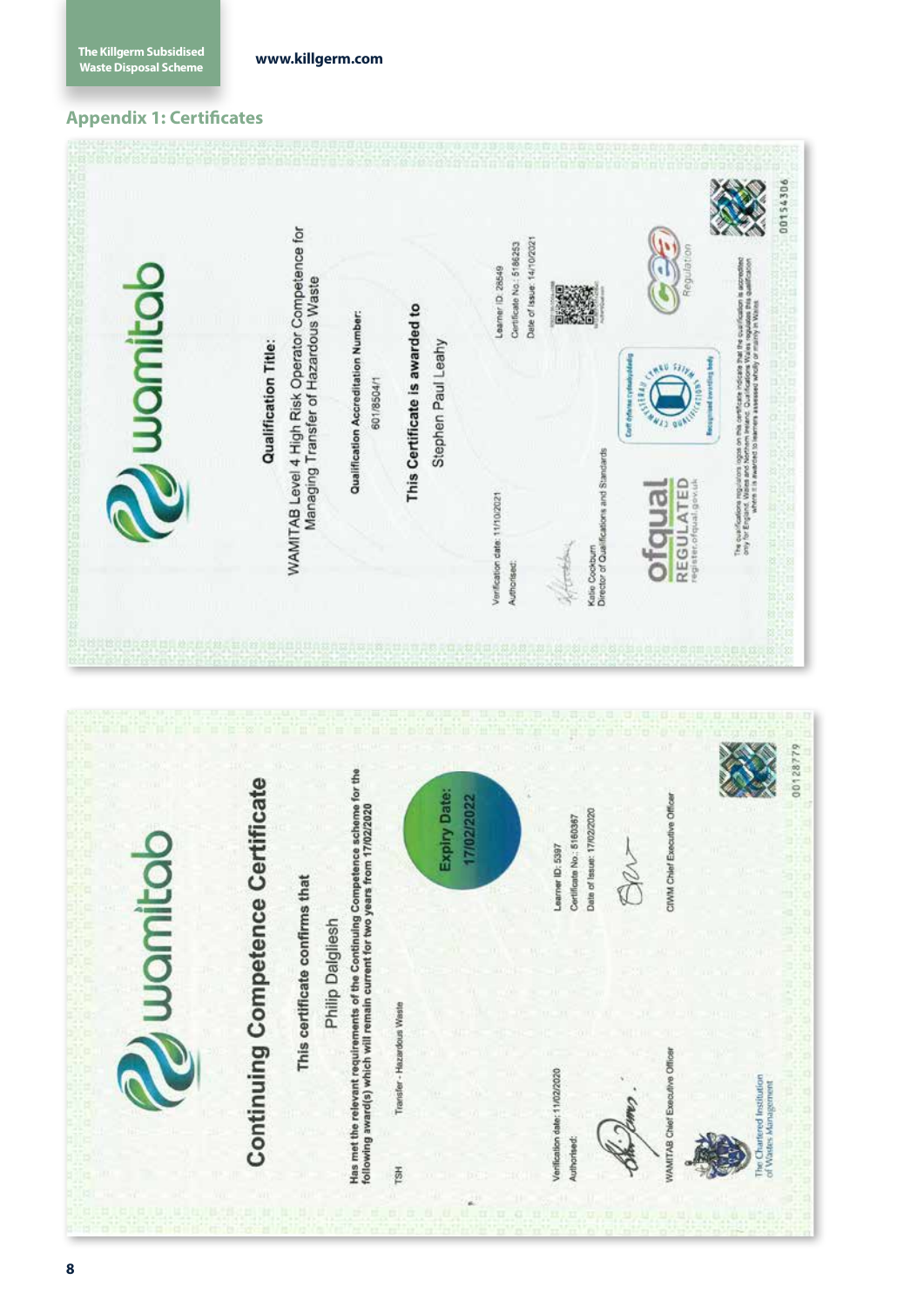| <b>WASTE</b>                                                                                                                                                                                                                                                                 | <b>ADVICE NOTES</b>                                                                                                                                                                                                                                                                                                                                                                                                                                                                                                                                                   | <b>EWC CODE</b>                                                                                                                           |
|------------------------------------------------------------------------------------------------------------------------------------------------------------------------------------------------------------------------------------------------------------------------------|-----------------------------------------------------------------------------------------------------------------------------------------------------------------------------------------------------------------------------------------------------------------------------------------------------------------------------------------------------------------------------------------------------------------------------------------------------------------------------------------------------------------------------------------------------------------------|-------------------------------------------------------------------------------------------------------------------------------------------|
| Outer packaging<br>No previous contact with<br>pesticide and no contamination<br>on the inside or outside of the<br>packaging                                                                                                                                                | Paper<br>Plastic<br>Wood<br>Metallic<br>Composite<br>Mixed<br>Glass<br><b>Textile</b><br>Dispose of these materials as Non-Hazardous waste;<br>consider recycling, re-use or other recovery methods.                                                                                                                                                                                                                                                                                                                                                                  | 15.01.01<br>15.01.02<br>15.01.03<br>15.01.04<br>15.01.05<br>15.01.06<br>15.01.07<br>15.01.09                                              |
| Empty packaging with pesticide<br>remaining that can be removed                                                                                                                                                                                                              | See note 5                                                                                                                                                                                                                                                                                                                                                                                                                                                                                                                                                            | 15.01.01<br>to<br>15.01.09<br>15.01.10 (M)<br>(Indicate hazardous<br>property - see Note 4)                                               |
| <b>Empty packaging</b><br>That cannot be or has not been<br>decontaminated                                                                                                                                                                                                   | Hazardous waste if empty packaging has contained a<br>hazard-classified preparation. Dispose of material via<br>contractor licensed to dispose of hazardous waste for<br>incineration or other means as appropriate e.g. Talunex,<br>Phostoxin and metal phosphide containers, insecticide<br>concentrates                                                                                                                                                                                                                                                            | 15.01.10 (M)<br>Indicate hazardous<br>property(ies) see below                                                                             |
| <b>Empty aerosol containers</b>                                                                                                                                                                                                                                              | Hazardous Waste so dispose of material via contractor<br>licensed to dispose of Hazardous Waste for incineration or<br>other means as appropriate                                                                                                                                                                                                                                                                                                                                                                                                                     | 16.05.04*<br>Indicate hazardous property                                                                                                  |
| Absorbent cloths, PPE, gloves,<br>wiping materials contaminated<br>with pesticides, solvents or<br>other waste                                                                                                                                                               | Investigate whether contamination is by a dangerous<br>substance by using the SDS. If no dangerous substance<br>present then regard as non-hazardous. If dangerous<br>substance present produce data to show that no more<br>than 0.1% of dangerous substance(s) by weight of total<br>waste is left (worst-case) to achieve a non-hazardous<br>classification. If exceeds limit of 0.1% may be hazardous<br>and therefore dispose of material via a specialist<br>contractor licensed to dispose of hazardous waste by<br>incineration or other means as appropriate | 15.02.03<br>15.02.02 (M)<br>Indicate hazardous<br>property(ies) see note 4                                                                |
| Redundant ready-to-use<br>pesticide baits, concentrates<br>and pesticide washings<br>• Contaminated bait stations,<br>bait trays, traps and empty<br>tube containers<br>• Spent and unused baits<br>· Spent grey squirrel bait, tree<br>protection - agricultural<br>product | 'Absolute' hazardous waste.<br>See Note 5 at end of table.<br>Hazardous waste. "Absolute" entry in EWC. Although there<br>may be no hazardous properties evident. Check safety<br>data sheet for consignment note details which will be<br>required to be issued.<br>Mirror entry, Hazard assess using limiting concentration<br>Values                                                                                                                                                                                                                               | 20.01.19**<br>15.01.01 (paper)<br>15.01.02 (plastic)<br>15.01.04 (metal)<br>15.01.05 (composite)<br>20.01.19**<br>02.01.08(M)<br>02.01.09 |
| Fluorescent tubes from<br>Fly Control machines<br><b>Batteries</b>                                                                                                                                                                                                           | Hazardous Waste: Dispose of material via specialist waste<br>contractor licensed to dispose of Hazardous Waste.<br>Check batteries carefully to ascertain type as some types                                                                                                                                                                                                                                                                                                                                                                                          | 20.01.21**<br>Indicate hazardous<br>property(ies) note 4<br>16 06 01*                                                                     |
| Lead batteries<br>Ni-Cd Batteries<br>Alkaline batteries<br>Other batteries and<br>accumulators                                                                                                                                                                               | are to be classed has hazardous waste.                                                                                                                                                                                                                                                                                                                                                                                                                                                                                                                                | 16 06 02*<br>16 06 04<br>16 06 05                                                                                                         |

## **Appendix 2: Waste Classification Advice**

**Legislation that governs disposal of waste**<br>Environmental Protection Act 1990, Pollution Prevention & Control Act 1999, Pollution Prevention and Control (England & Wales) Regulations 2000, Controlled Waste (Registration o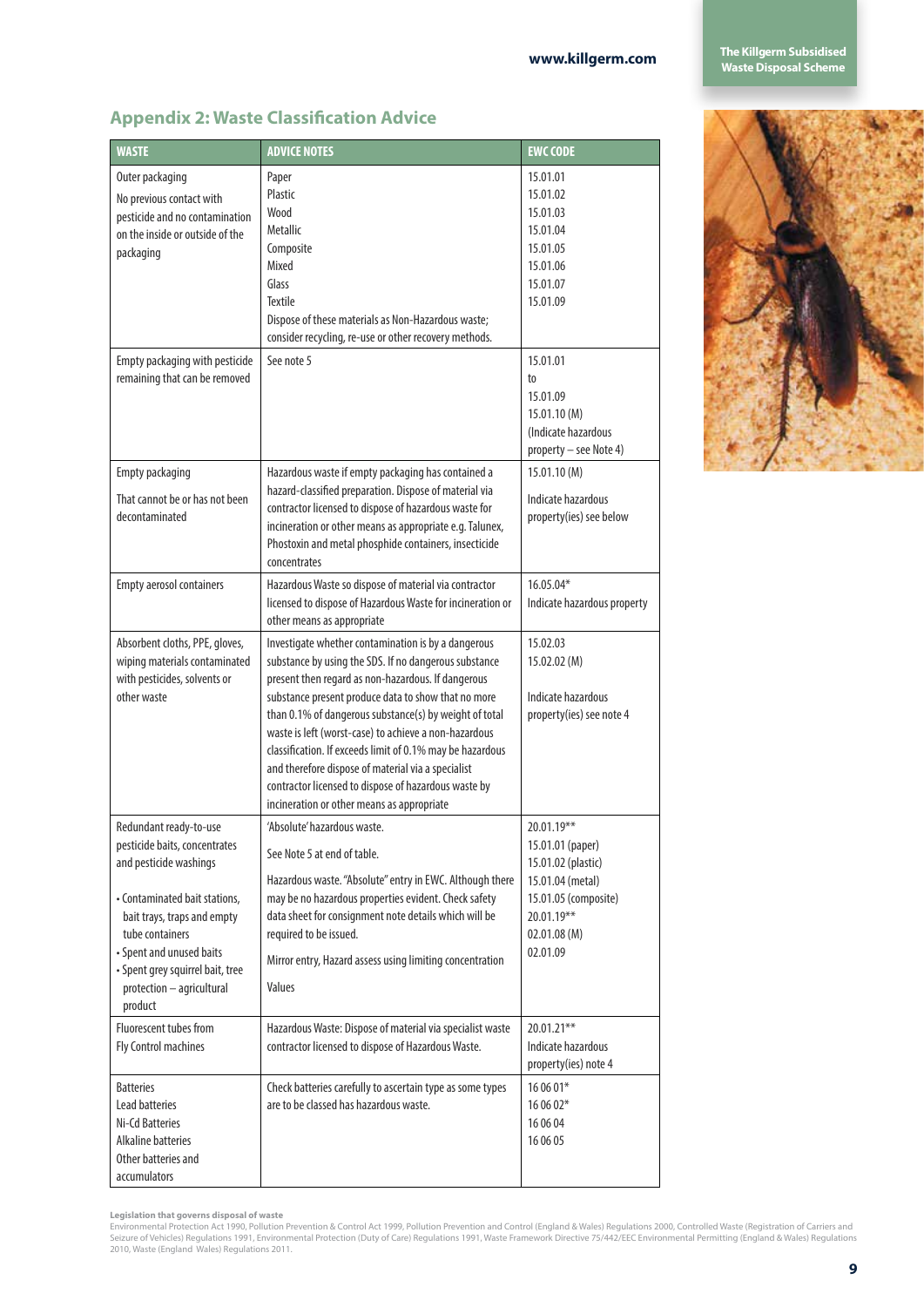

| <b>WASTE</b>                                                                                                                 | <b>ADVICE NOTES</b>                                                                                                                                                                                                                                                                                                                                                                                                                                                                                                                                                                                                                                                                                                                                                                                      | <b>EWC CODE</b>                                                                                                                                                                                                    |
|------------------------------------------------------------------------------------------------------------------------------|----------------------------------------------------------------------------------------------------------------------------------------------------------------------------------------------------------------------------------------------------------------------------------------------------------------------------------------------------------------------------------------------------------------------------------------------------------------------------------------------------------------------------------------------------------------------------------------------------------------------------------------------------------------------------------------------------------------------------------------------------------------------------------------------------------|--------------------------------------------------------------------------------------------------------------------------------------------------------------------------------------------------------------------|
| Dead rats, mice, insects, pigeons<br>and other pests and mixed bird<br>carcasses, droppings (quano)<br>and nesting materials | Considered generally to be 'Non-Hazardous Waste' but<br>apply precautionary principle. Risk assess for suspected or<br>confirmed infection hazards. If known to be present seek<br>'Clinical' Waste advice and dispose of as Hazardous Waste.<br>Contractor following product label advice should recover<br>animal carcasses (e.g. rodents) separately where possible<br>and remove from site as Non-Hazardous Waste.<br>Note: Dispose of material as industrial waste and not as<br>'black bag' waste i.e. not in the municipal or household<br>waste stream<br>No longer permitted to burn or bury on site or elsewhere.<br>Pest controllers carrying out work on farms are allowed<br>to bury rodent carcasses on farmland provided certain<br>conditions are complied with. See EA site for details | 20 01 99<br>18.02.02(M)<br>Indicate hazardous<br>property(ies) see note 4. This<br>might be appropriate when,<br>for example movement<br>restrictions were in place<br>because of an outbreak of<br>animal disease |

### **NOTES**

- 1. \*(M) 'Mirror entries' hazardous waste, only if dangerous substances are present above threshold concentrations
- 2. \*\* 'Absolute entries' hazardous waste regardless of any threshold concentrations
- 3. In the table, include 'biocide' in the meaning of the word pesticide
- 4. Hazardous properties: it is most likely that the hazard associated with the waste will be one of the following:

| <b>HP3</b> Highly flammable/flammable | <b>HP4</b> Irritant     | <b>HP5</b> Harmful    |
|---------------------------------------|-------------------------|-----------------------|
| <b>HP6</b> Toxic                      | <b>HP7</b> Carcinogenic | <b>HP9</b> Infectious |
| <b>HP10</b> Toxic for reproduction    | <b>HP14</b> Ecotoxic    |                       |

- 5. Empty containers, packaging, bait stations etc. Decontaminate by rinsing containers three times or scrape, shake and/or brush/wipe until no more pesticide is removable. Find out whether contamination is by a dangerous substance using the SDS. If container is not 'empty' it is not packaging waste. If the container contains hazardous residues, the entry 15 01 10\* is most appropriate. If the residue or contaminant does not display hazardous properties then the packaging or container will be coded according to its construction material (e.g. plastic). If no dangerous substance present then consider non-hazardous. If dangerous substance present produce data to show that no more than 0.1% of dangerous substance(s) by weight of total packing is left (worst-case) to achieve a non-hazardous classification. Dispose of cleaned material as non-hazardous waste, but note that the waste created by cleaning needs a safe route of disposal. If decontamination is not possible, then a hazardous waste route must be followed and the waste must be dealt with as if it were only the contaminating material.
- 6. Fluorescent tubes, empty aerosol containers, spent bait and contaminated articles (PPE, containers etc) are classified as hazardous waste. The appropriate EWC six digit codes used in industry include:

20 01 21 - fluorescent tubes and other mercury-containing waste;

- 20 01 27 paints, inks, adhesives and resins containing dangerous substances (empty aerosols)
- 16 05 04 gasses in pressure containers (including halons) containing dangerous substances (empty aerosols)
- 20 01 19 spent bait, contaminated articles/ packaging PPE containers etc

### **DISCLAIMER**

Killgerm Chemicals Ltd presents the above information as the best available general advice on aspects of waste disposal to its customers. However, neither Killgerm Chemicals Ltd nor any of its customers can take any responsibility or liability for the advice given herein and any possible outcomes from following these recommendations. If in doubt the reader should contact the Environment Agency (helpline) for further advice.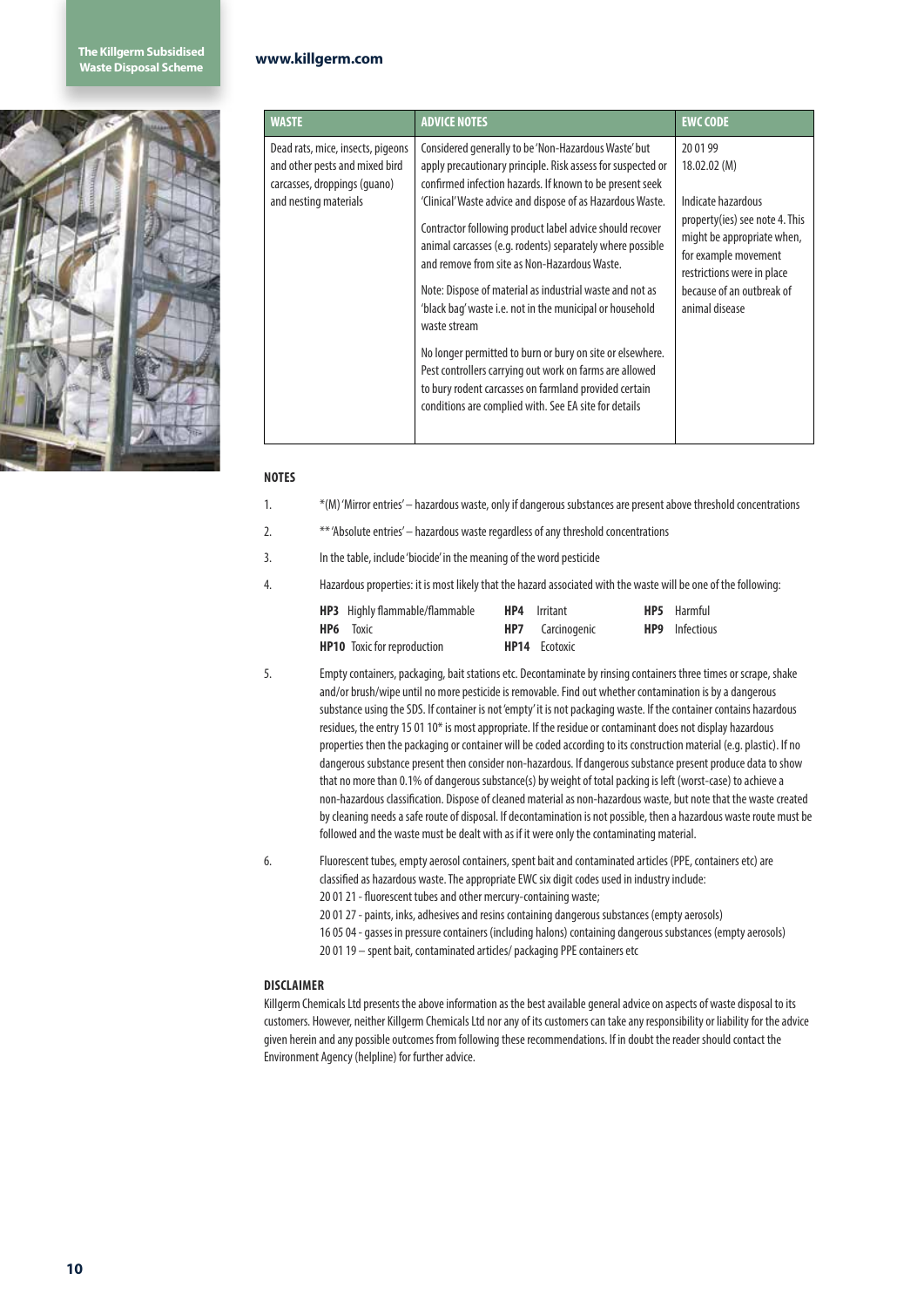

**Legislation that governs disposal of waste**<br>Environmental Protection Act 1990, Pollution Prevention & Control Act 1999, Pollution Prevention and Control (England & Wales) Regulations 2000, Controlled Waste (Registration o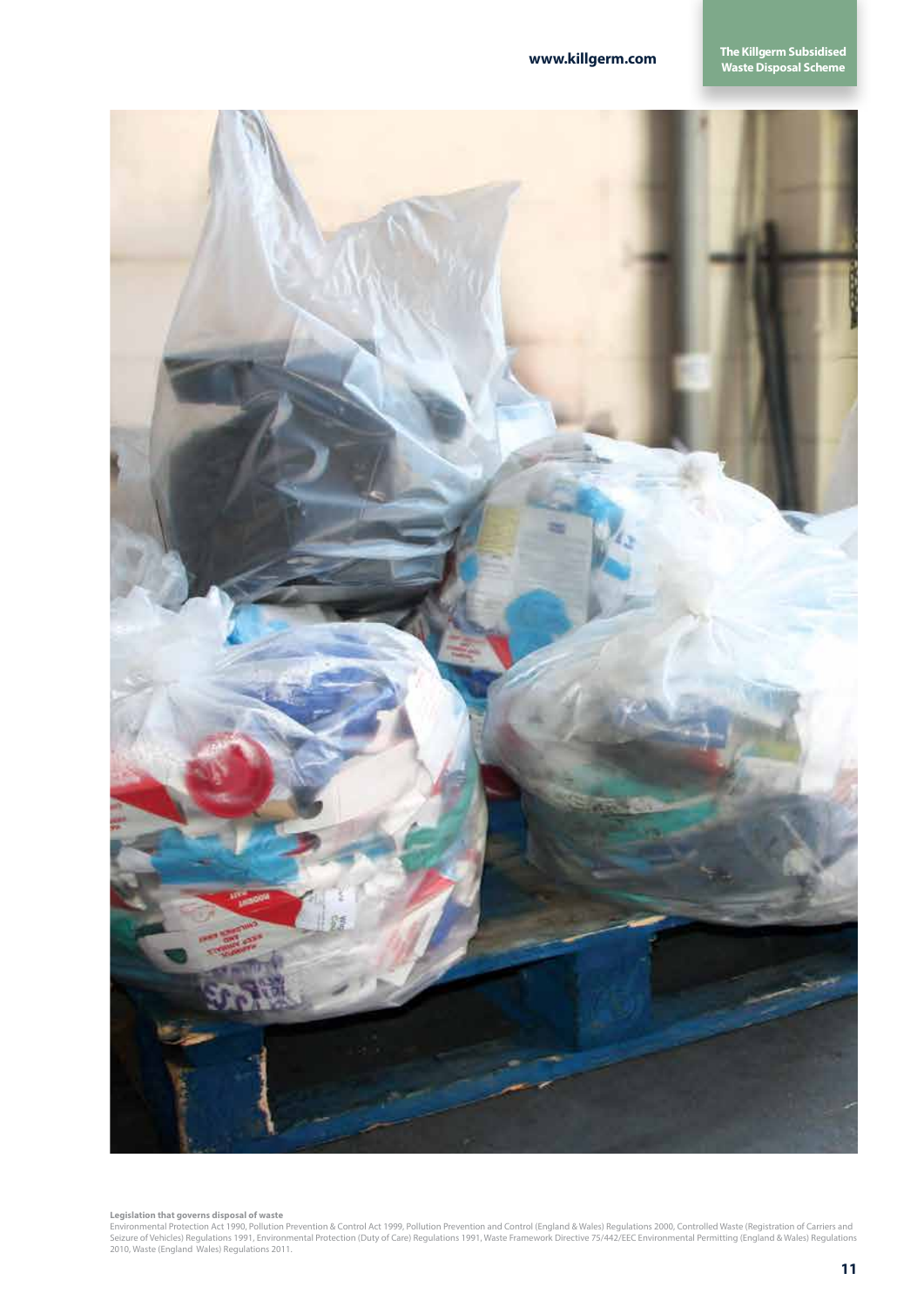## **Appendix 3:**

## **Hazardous Waste Regulations 2005: Consignment Note**

| <b>Part A - Notification Details</b>                                                                                                                                                                                                                 |                                        |                  |                                    |              |                                                                                  |                                       |                               |                       |                                    |
|------------------------------------------------------------------------------------------------------------------------------------------------------------------------------------------------------------------------------------------------------|----------------------------------------|------------------|------------------------------------|--------------|----------------------------------------------------------------------------------|---------------------------------------|-------------------------------|-----------------------|------------------------------------|
| 1 Consignment Note Code:                                                                                                                                                                                                                             |                                        |                  |                                    |              |                                                                                  |                                       |                               |                       |                                    |
| 2 The waste described below is removed from<br>(name, address, postcode, telephone, email, facisimile):                                                                                                                                              |                                        |                  |                                    |              |                                                                                  |                                       |                               |                       |                                    |
| 3 Premises code (where applicable):                                                                                                                                                                                                                  |                                        |                  |                                    | N/A          |                                                                                  |                                       |                               |                       |                                    |
| 4 The waste will be taken to (name, address and Postcode):                                                                                                                                                                                           |                                        |                  |                                    |              |                                                                                  |                                       |                               |                       |                                    |
| 5 The waste producer was (if different from 2)<br>(name,address,postcode,telephone,email,facsimile):                                                                                                                                                 |                                        |                  |                                    |              |                                                                                  |                                       |                               |                       |                                    |
| <b>Part B - Description of Waste</b>                                                                                                                                                                                                                 |                                        |                  |                                    |              |                                                                                  |                                       |                               |                       |                                    |
| 1 The process giving rise to the waste(s) was:                                                                                                                                                                                                       |                                        |                  | Pest<br>Control                    |              | 2 SIC for the process giving rise to the waste:                                  |                                       |                               | 81291                 |                                    |
| 3 WASTE DETAILS (Where more than one type is collected all the information given below must be complete for each EWC identified)                                                                                                                     |                                        |                  |                                    |              |                                                                                  |                                       |                               |                       |                                    |
| Description of waste                                                                                                                                                                                                                                 | List of wastes<br>(EWC code - 6 digit) | Quantity<br>(Kg) |                                    |              | The chemical/biological components in<br>the waste and their concentrations are: | Physical form<br>(gas, liquid, Solid, | Hazard code(s)                |                       | Container type,<br>number and size |
|                                                                                                                                                                                                                                                      |                                        |                  | Component                          |              | Concentration (%or<br>mg/kg)                                                     | powder, sludge or<br>mix)             |                               |                       |                                    |
| Spent Bait (pesticide)                                                                                                                                                                                                                               | 20 01 19                               |                  | pesticide                          |              | 0.005%                                                                           | solid                                 | <b>HP10</b>                   |                       |                                    |
| Contaminated packaging                                                                                                                                                                                                                               | 20 01 19                               |                  | pesticide                          |              | $<$ 5%                                                                           | solid/liquid                          | <b>HP14 HP6</b>               |                       |                                    |
| Redundant stock (pesticide)                                                                                                                                                                                                                          | 20 01 19                               |                  | pesticide                          |              | 10-90%                                                                           | solid/liquid                          | <b>HP14 HP6</b>               |                       |                                    |
| <b>Empty aerosols</b>                                                                                                                                                                                                                                | 16 05 04                               |                  | solvent                            |              | $< 1\%$                                                                          | solid                                 | HP3                           |                       |                                    |
| <b>Fluorescent tubes</b>                                                                                                                                                                                                                             | 20 01 21                               |                  | Hg (MERCURY)                       |              | 0.0135%w/w                                                                       | powder                                | <b>HP6 HP14</b>               |                       |                                    |
| The information given below is completed for each EWC identified above                                                                                                                                                                               |                                        |                  |                                    |              |                                                                                  |                                       |                               |                       |                                    |
| <b>UN</b> identification<br><b>EWC</b> code<br>Proper Shipping Names(s)<br>number(s)                                                                                                                                                                 |                                        |                  |                                    | UN class(es) | Packaging Group(s)                                                               |                                       | Special handling requirements |                       |                                    |
| 20 01 19                                                                                                                                                                                                                                             |                                        | rodenticide      |                                    |              |                                                                                  | N/A                                   | 1                             |                       |                                    |
| 20 01 19                                                                                                                                                                                                                                             | 2902/2588                              |                  | pesticide liquid solid toxic n.o.s |              | 6.1                                                                              | II/III                                |                               |                       |                                    |
| 20 01 19                                                                                                                                                                                                                                             | 2902/2588                              |                  | pesticide liquid solid toxic n.o.s |              | 6.1                                                                              | II/III                                |                               |                       |                                    |
| 16 05 04                                                                                                                                                                                                                                             | 1950                                   | Aerosols         |                                    |              | $\overline{2}$                                                                   | N/A                                   |                               |                       |                                    |
| 20 01 21                                                                                                                                                                                                                                             | Not specified                          | N/S              |                                    |              |                                                                                  | N/A                                   |                               | Do Not Breathe Vapour |                                    |
| Part C - Carrier's certificate                                                                                                                                                                                                                       |                                        |                  |                                    |              |                                                                                  |                                       |                               |                       |                                    |
| If more than one carrier is used, please attach schedule for subsequent carriers. If schedule of carrier's certificate is attached tick here :                                                                                                       |                                        |                  |                                    |              |                                                                                  |                                       |                               |                       |                                    |
|                                                                                                                                                                                                                                                      |                                        |                  |                                    |              |                                                                                  |                                       |                               |                       |                                    |
| I certify that I today collected the consignment and that the details in A2,A4 and B3are correct and I have been advised of any specific handling requirements.<br>Where this note comprises part of a multiple collection the round and number are: |                                        |                  |                                    |              |                                                                                  |                                       |                               |                       |                                    |
| 1 Carrier name:                                                                                                                                                                                                                                      |                                        |                  |                                    |              |                                                                                  |                                       |                               |                       |                                    |
| On behalf of (name, address, postcode,                                                                                                                                                                                                               |                                        |                  |                                    |              |                                                                                  |                                       |                               |                       |                                    |
| telephone, email, facsimile):                                                                                                                                                                                                                        |                                        |                  |                                    |              |                                                                                  |                                       |                               |                       |                                    |
| 2 Carrier registration no./reason for exemption:                                                                                                                                                                                                     |                                        |                  |                                    |              |                                                                                  |                                       |                               |                       |                                    |
| 3 Vehicle registration no. (or mode of transport, if not road):                                                                                                                                                                                      |                                        |                  |                                    |              |                                                                                  |                                       |                               |                       |                                    |
| Date:<br>Time:<br>Signature:                                                                                                                                                                                                                         |                                        |                  |                                    |              |                                                                                  |                                       |                               |                       |                                    |
|                                                                                                                                                                                                                                                      |                                        |                  |                                    |              |                                                                                  |                                       |                               |                       |                                    |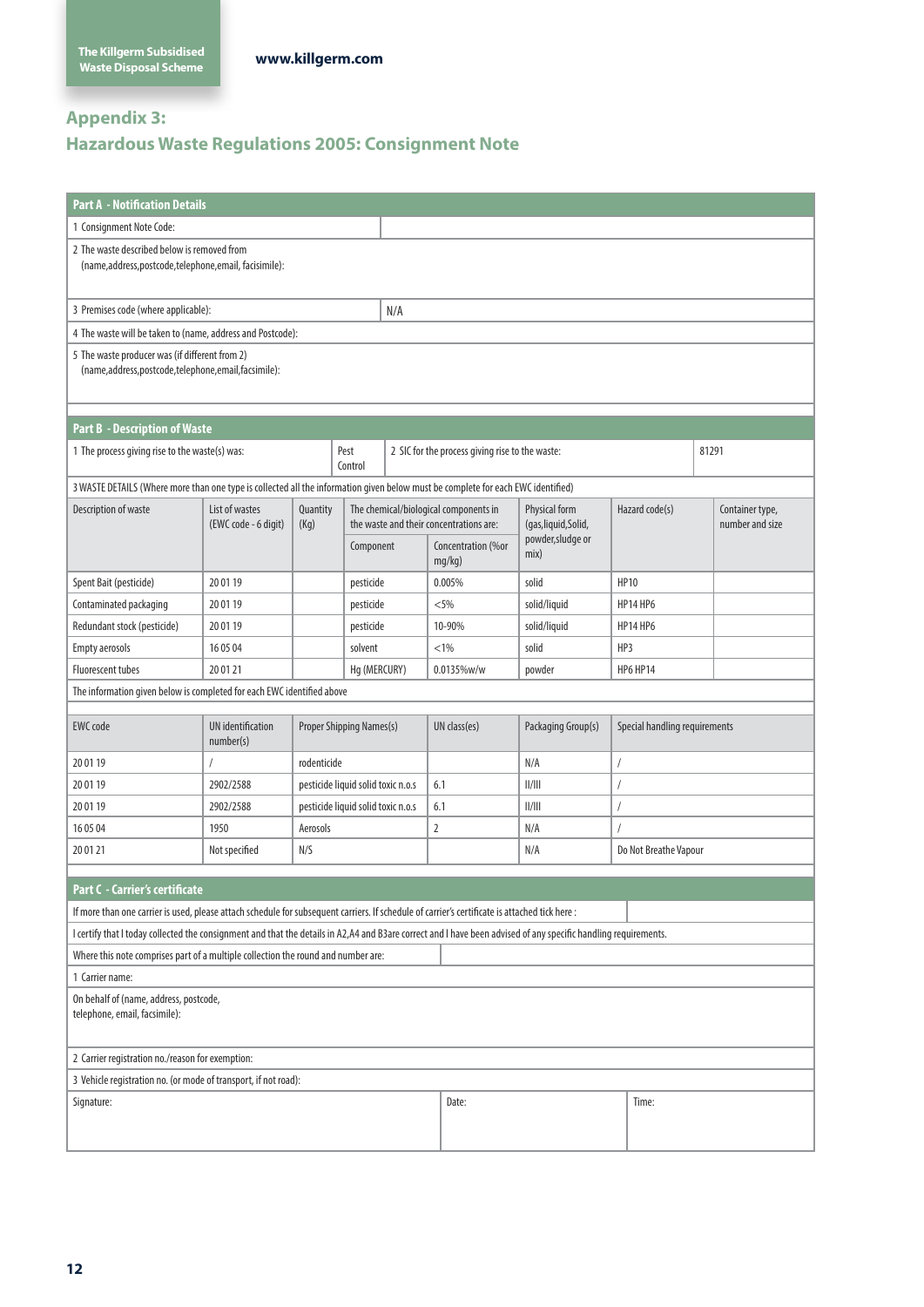| Part D - Consignor's certificate                                                                                                                                                                                                                                                                                 |                                         |                                                                                                                                                      |                                          |  |  |  |  |
|------------------------------------------------------------------------------------------------------------------------------------------------------------------------------------------------------------------------------------------------------------------------------------------------------------------|-----------------------------------------|------------------------------------------------------------------------------------------------------------------------------------------------------|------------------------------------------|--|--|--|--|
| I certify that the information in A B and C has been completed and is correct, that the carrier is registered or exempt and was advised of the appropriate precautionary measures. All of the waste is<br>packaged and labelled correctly and the carrier has been advised of any special handling requirements. |                                         |                                                                                                                                                      |                                          |  |  |  |  |
|                                                                                                                                                                                                                                                                                                                  |                                         | I confirm that I have fulfilled my duty to apply the waste hierarchy as required by requlation 12 of the waste (England and Wales) Requlations 2011. |                                          |  |  |  |  |
| 1 Consignor name:                                                                                                                                                                                                                                                                                                |                                         |                                                                                                                                                      |                                          |  |  |  |  |
| On behalf of (name, address, postcode,<br>telephone, email, facsimile):                                                                                                                                                                                                                                          |                                         |                                                                                                                                                      |                                          |  |  |  |  |
| Signature:                                                                                                                                                                                                                                                                                                       |                                         | Date:<br>Time:                                                                                                                                       |                                          |  |  |  |  |
|                                                                                                                                                                                                                                                                                                                  |                                         | Part E - Consignee's certificate (where more than one waste type is collected all of the information given below must be completed for each EWC)     |                                          |  |  |  |  |
| Individual EWC Code(s) received                                                                                                                                                                                                                                                                                  | Quantity of each EWC code received (Kg) | EWC Code accepted/rejected                                                                                                                           | Waste management operation (R or D code) |  |  |  |  |
| 20 01 19                                                                                                                                                                                                                                                                                                         |                                         | Accepted                                                                                                                                             | D <sub>15</sub>                          |  |  |  |  |
| 20 01 19                                                                                                                                                                                                                                                                                                         |                                         | Accepted                                                                                                                                             | D <sub>15</sub>                          |  |  |  |  |
| 20 01 19                                                                                                                                                                                                                                                                                                         |                                         | Accepted                                                                                                                                             | D <sub>15</sub>                          |  |  |  |  |
| 16 05 04                                                                                                                                                                                                                                                                                                         |                                         | Accepted                                                                                                                                             | D15                                      |  |  |  |  |
| 20 01 21                                                                                                                                                                                                                                                                                                         |                                         | Accepted                                                                                                                                             | R13                                      |  |  |  |  |
|                                                                                                                                                                                                                                                                                                                  |                                         |                                                                                                                                                      |                                          |  |  |  |  |
| 1 I received this waste at the address given in A4 on                                                                                                                                                                                                                                                            |                                         | Date:<br>Time:                                                                                                                                       |                                          |  |  |  |  |
| 2 Vehicle registration no. (or mode of transport if not road):                                                                                                                                                                                                                                                   |                                         |                                                                                                                                                      |                                          |  |  |  |  |
| 3 Where waste is rejected please provide details:                                                                                                                                                                                                                                                                |                                         |                                                                                                                                                      |                                          |  |  |  |  |
| I certify that waste permit/exempt waste operation number:                                                                                                                                                                                                                                                       |                                         |                                                                                                                                                      |                                          |  |  |  |  |
| authorises the management of the waste described in B at the address given in A4.                                                                                                                                                                                                                                |                                         |                                                                                                                                                      |                                          |  |  |  |  |
| Where the consignment forms part of a multiple collection, as identified in Part C.I<br>certify that the total number of consignments forming the collection are:                                                                                                                                                |                                         |                                                                                                                                                      |                                          |  |  |  |  |
|                                                                                                                                                                                                                                                                                                                  |                                         |                                                                                                                                                      |                                          |  |  |  |  |
| 1 Name:                                                                                                                                                                                                                                                                                                          |                                         |                                                                                                                                                      |                                          |  |  |  |  |
| On behalf of (name, address, postcode,<br>telephone, email, facsimile):                                                                                                                                                                                                                                          |                                         |                                                                                                                                                      |                                          |  |  |  |  |
| Signature:                                                                                                                                                                                                                                                                                                       |                                         | Date:                                                                                                                                                | Time:                                    |  |  |  |  |

**Legislation that governs disposal of waste**<br>Environmental Protection Act 1990, Pollution Prevention & Control Act 1999, Pollution Prevention and Control (England & Wales) Regulations 2000, Controlled Waste (Registration o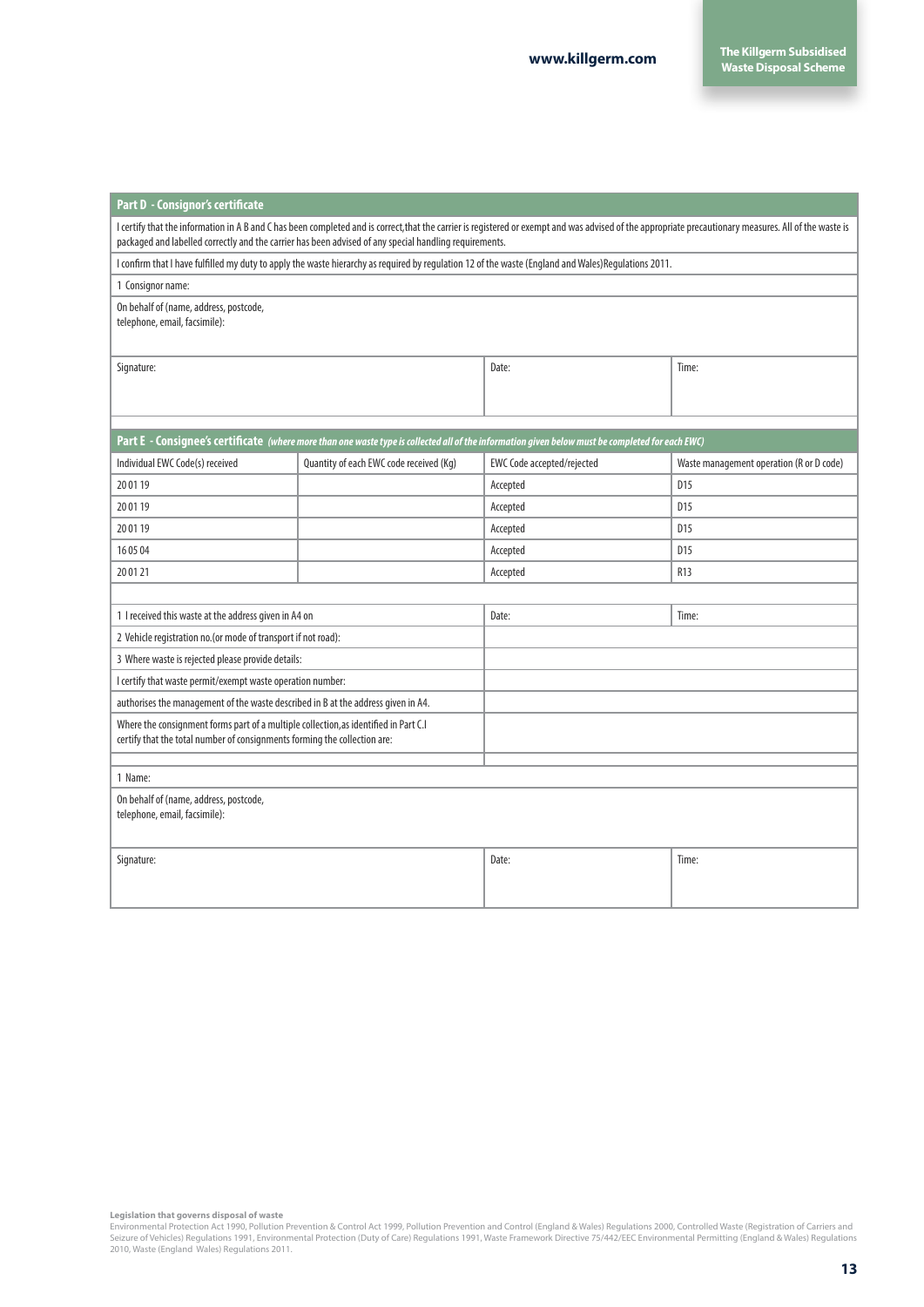## **TERMS AND CONDITIONS FOR THE SUPPLY OF SERVICE**

**THE KILLGERM SUBSIDISED WASTE DISPOSAL SCHEME ("THE SCHEME")**

| 1.  | <b>INTERPRETATION</b>                                                                                                                                                                                                                     | 5.  | <b>CHARGES AND PAYMENT</b>                                                                                                                                                                                                               |
|-----|-------------------------------------------------------------------------------------------------------------------------------------------------------------------------------------------------------------------------------------------|-----|------------------------------------------------------------------------------------------------------------------------------------------------------------------------------------------------------------------------------------------|
| 1.1 | Definitions. In these Conditions, the following definitions apply:                                                                                                                                                                        | 5.1 | The Charges for the Services form part of The Scheme and are as follows:                                                                                                                                                                 |
|     | Business Day: a day (other than a Saturday, Sunday or public holiday) when banks in London are open                                                                                                                                       | (a) | The Customer shall pay an annual fee of £200 to be a Member of the Membership Scheme                                                                                                                                                     |
|     | for business.                                                                                                                                                                                                                             | (b) | Any additional Service beyond the Membership Scheme or once the Customer's initial waste allowance has                                                                                                                                   |
|     | Charges: the charges payable by the Customer for the supply of the Services in accordance with clause 5.                                                                                                                                  |     | been reached will be charged at a rate of £2.50 per kg                                                                                                                                                                                   |
|     | <b>Commencement Date:</b> has the meaning set out in clause 2.2.                                                                                                                                                                          | (c) | the waste shall be weighed using weighing scales, that will be calibrated annually, and the weight given will be                                                                                                                         |
|     | Conditions: these terms and conditions as amended from time to time in accordance with clause 12.7                                                                                                                                        |     | the final weight                                                                                                                                                                                                                         |
|     | <b>Contract:</b> the contract between the Supplier and the Customer for the supply of Services in accordance                                                                                                                              | (d) | if such weight is not accepted by the Customer, the Customer has the option to:                                                                                                                                                          |
|     | with these Conditions                                                                                                                                                                                                                     |     | (i) have the waste returned and will bear the full cost; or                                                                                                                                                                              |
|     | Customer: the person or firm who purchases Services from the Supplier.                                                                                                                                                                    |     | (ii) collect the waste directly within 24 hours from being notified of the weight, if it is not                                                                                                                                          |
|     | Intellectual Property Rights: patents, rights to inventions, copyright and related rights, trade marks,<br>business names and domain names, rights in get-up, goodwill and the right to sue for passing off, rights in                    | (e) | collected within the given 24 hours it will be disposed of via the terms of the Services<br>Freight will be charged on an individual basis for which the Customer will receive a quotation in advance                                    |
|     | designs, database rights, rights to use, and protect the confidentiality of, confidential information (including                                                                                                                          | (f) | The Supplier shall be entitled to charge the Customer for any expenses reasonably incurred by the individuals                                                                                                                            |
|     | know-how), and all other intellectual property rights, in each case whether registered or unregistered and                                                                                                                                |     | whom the Supplier engages in connection with the Services including, but not limited to, travelling expenses,                                                                                                                            |
|     | including all applications and rights to apply for and be granted, renewals or extensions of, and rights to claim<br>priority from, such rights and all similar or equivalent rights or forms of protection which subsist or will subsist |     | laboratory costs and for the cost of services provided by third parties and required by the Supplier for the                                                                                                                             |
|     | now or in the future in any part of the world.                                                                                                                                                                                            |     | performance of the Services, and for the cost of any materials.                                                                                                                                                                          |
|     | Member: a Customer that joins The Scheme and pays the Membership Fee                                                                                                                                                                      | 5.2 | The Supplier reserves the right to increase its Membership Fee, provided that it cannot be increased more than<br>once in any 12 month period. The Supplier will give the Customer written notice of any such increase 1 month           |
|     | Membership Fee: annual fee of £200 per Customer                                                                                                                                                                                           |     | before the proposed date of the increase. If such increase is not acceptable to the Customer, it shall notify the                                                                                                                        |
|     | The Scheme: an annual scheme which runs from 1st January until 31st December, which allows each                                                                                                                                           |     | Supplier in writing within 4 weeks of the date of the Supplier's notice and the Supplier shall have the right,                                                                                                                           |
|     | individual Customer an annual waste allowance of 100kg. This Scheme forms part of the contract.                                                                                                                                           |     | without limiting its other rights or remedies, to terminate the Contract by giving 4 weeks' written notice to the<br>Customer.                                                                                                           |
|     | Order: the Customer's order for Services as set out in the Customer's purchase order form                                                                                                                                                 | 5.3 | The Supplier shall invoice the Customer once they have become a Member of the Membership Scheme                                                                                                                                          |
|     | Order Form: the form completed by the Customer which will include information in relation to the products<br>that require the Services                                                                                                    | 5.4 | The Customer shall pay the invoice submitted by the Supplier:                                                                                                                                                                            |
|     | Services: the services, supplied by the Supplier to the Customer as set out in the Specification.                                                                                                                                         | (a) | Within 30 days of the date of the invoice, if the Customer has a credit account; or                                                                                                                                                      |
|     | Specification: the Supplier will dispose of the customer's waste in accordance with The Scheme.                                                                                                                                           | (b) | Immediately via debit or credit card payment, bank transfer; and                                                                                                                                                                         |
|     | Supplier: Killgerm Chemicals Ltd registered in England and Wales with company number 02794829                                                                                                                                             | (c) | In full and in cleared funds to a bank account nominated by the Supplier, and time for payment shall be of the                                                                                                                           |
|     |                                                                                                                                                                                                                                           |     | essence of the Contract.                                                                                                                                                                                                                 |
| 1.2 | Construction. In these Conditions, the following rules apply:                                                                                                                                                                             | 5.5 | All amounts payable by the Customer under the Contract are exclusive of amounts in respect of value added tax                                                                                                                            |
| (a) | A person includes a natural person, corporate or unincorporated body (whether or not having separate                                                                                                                                      |     | chargeable for the time being (VAT). Where any taxable supply for VAT purposes is made under the Contract by<br>the Supplier to the Customer, the Customer shall, on receipt of a valid VAT invoice from the Supplier, pay to the        |
|     | legal personality);                                                                                                                                                                                                                       |     | Supplier such additional amounts in respect of VAT as are chargeable on the supply of the Services at the same                                                                                                                           |
| (b) | A reference to a party includes its personal representatives, successors or permitted assigns;                                                                                                                                            |     | time as payment is due for the supply of the Services.                                                                                                                                                                                   |
| (c) | A reference to a statute or statutory provision is a reference to such statute or statutory provision as amended or<br>re-enacted. A reference to a statute or statutory provision includes any subordinate legislation made under that   | 5.6 | If the Customer fails to make any payment due to the Supplier under the Contract by the due date for payment,                                                                                                                            |
|     | statute or statutory provision, as amended or re-enacted;                                                                                                                                                                                 |     | then the Customer shall pay interest on the overdue amount at the rate of 4% per cent per annum above HSBC<br>PLC's base rate from time to time. Such interest shall accrue on a daily basis from the due date until actual              |
| (d) | any phrase introduced by the terms including, include, in particular or any similar expression, shall be construed                                                                                                                        |     | payment of the overdue amount, whether before or after judgment. The Customer shall pay the interest                                                                                                                                     |
|     | as illustrative and shall not limit the sense of the words preceding those terms; and                                                                                                                                                     |     | together with the overdue amount.                                                                                                                                                                                                        |
| (e) | A reference to writing or written includes faxes and e-mails.                                                                                                                                                                             | 5.7 | The Customer shall pay all amounts due under the Contract in full without any set-off, counterclaim, deduction                                                                                                                           |
|     |                                                                                                                                                                                                                                           |     | or withholding (except for any deduction or withholding required by law). The Supplier may at any time,<br>without limiting its other rights or remedies, set off any amount owing to it by the Customer against any                     |
| 2.  | <b>BASIS OF CONTRACT</b>                                                                                                                                                                                                                  |     | amount payable by the Supplier to the Customer.                                                                                                                                                                                          |
| 2.1 | The Order constitutes an offer by the Customer to purchase Services in accordance with these Conditions.                                                                                                                                  |     |                                                                                                                                                                                                                                          |
| 2.2 | The Order shall only be deemed to be accepted when the Supplier confirms acceptance of the Order, either<br>orally or in writing, at which point and on which date the Contract shall come into existence (Commencement                   | 6.  | <b>INTELLECTUAL PROPERTY RIGHTS</b>                                                                                                                                                                                                      |
|     | Date).                                                                                                                                                                                                                                    | 6.1 | All Intellectual Property Rights in or arising out of or in connection with the Services shall be owned                                                                                                                                  |
| 2.3 | The Contract constitutes the entire agreement between the parties. The Customer acknowledges that it has not                                                                                                                              |     | by the Supplier.                                                                                                                                                                                                                         |
|     | relied on any statement, promise, representation, assurance or warranty made or given by or on behalf of the                                                                                                                              | 6.2 | The Customer acknowledges that, in respect of any third party Intellectual Property Rights, the Customer's<br>use of any such Intellectual Property Rights is conditional on the Supplier obtaining a written licence from the           |
|     | Supplier which is not set out in the Contract.<br>Any samples, drawings, descriptive matter or advertising issued by the Supplier, and any descriptions or                                                                                |     | relevant licensor on such terms as will entitle the Supplier to license such rights to the Customer.                                                                                                                                     |
| 2.4 | illustrations contained in the Supplier's catalogues or brochures, are issued or published for the sole purpose of                                                                                                                        | 6.3 | All Supplier Materials are the exclusive property of the Supplier.                                                                                                                                                                       |
|     | giving an approximate idea of the Services described in them. They shall not form part of the Contract or have any                                                                                                                        |     |                                                                                                                                                                                                                                          |
|     | contractual force.                                                                                                                                                                                                                        | 7.  | <b>CONFIDENTIALITY</b>                                                                                                                                                                                                                   |
| 2.5 | These Conditions apply to the Contract to the exclusion of any other terms that the Customer seeks to impose or                                                                                                                           |     | A party (receiving party) shall keep in strict confidence all technical or commercial know-how, specifications,                                                                                                                          |
| 2.6 | incorporate, or which are implied by trade, custom, practice or course of dealing.<br>Any quotation given by the Supplier shall not constitute an offer, and is only valid for a period of 7 Business Days                                |     | inventions, processes or initiatives which are of a confidential nature and have been disclosed to the receiving                                                                                                                         |
|     | from its date of issue.                                                                                                                                                                                                                   |     | party by the other party (disclosing party), its employees, agents or subcontractors, and any other confidential<br>information concerning the disclosing party's business, its products and services which the receiving party may      |
|     |                                                                                                                                                                                                                                           |     | obtain. The receiving party shall only disclose such confidential information to those of its employees, agents                                                                                                                          |
|     | SUPPLY OF SERVICES                                                                                                                                                                                                                        |     | and subcontractors who need to know it for the purpose of discharging the receiving party's obligations under                                                                                                                            |
| 3.1 | The Supplier shall supply the Services to the Customer in accordance with the Specification in all                                                                                                                                        |     | the Contract, and shall ensure that such employees, agents and subcontractors comply with the obligations set<br>out in this clause as though they were a party to the Contract. The receiving party may also disclose such of the       |
|     | material respects.                                                                                                                                                                                                                        |     | disclosing party's confidential information as is required to be disclosed by law, any governmental or regulatory                                                                                                                        |
| 3.2 | The Supplier shall use all reasonable endeavours to meet any performance dates that are provided but any such                                                                                                                             |     | authority or by a court of competent jurisdiction. This clause 7 shall survive termination of the Contract.                                                                                                                              |
| 3.3 | dates shall be estimates only and time shall not be of the essence for performance of the Services.<br>The Supplier shall have the right to make any changes to the Services which are necessary to comply with any                       |     |                                                                                                                                                                                                                                          |
|     | applicable law or safety requirement, or which do not materially affect the nature or quality of the Services, and                                                                                                                        | 8.  | LIMITATION OF LIABILITY: THE CUSTOMER'S ATTENTION IS PARTICULARLY DRAWN TO THIS CLAUSE                                                                                                                                                   |
|     | the Supplier shall notify the Customer in any such event.                                                                                                                                                                                 | 8.1 | Nothing in these Conditions shall limit or exclude the Supplier's liability for:                                                                                                                                                         |
| 3.4 | The Supplier warrants to the Customer that the Services will be provided using reasonable care and skill.                                                                                                                                 | (a) | Death or personal injury caused by its negligence, or the negligence of its employees, agents or subcontractors;                                                                                                                         |
| 3.5 | The Supplier reserves the right to alter any deliver or collection time given to the Customer                                                                                                                                             | (b) | Fraud or fraudulent misrepresentation; or<br>Breach of the terms implied by section 2 of the Supply of Goods and Services Act 1982                                                                                                       |
|     |                                                                                                                                                                                                                                           | (c) | (title and quiet possession).                                                                                                                                                                                                            |
| 4.  | <b>CUSTOMERS OBLIGATION</b>                                                                                                                                                                                                               | 8.2 | Subject to clause 8.1:                                                                                                                                                                                                                   |
| 4.1 | The Customer shall:                                                                                                                                                                                                                       | (a) | The Supplier shall under no circumstances whatsoever be liable to the Customer, whether in contract,                                                                                                                                     |
| (a) | Ensure that the terms of the Order and the information provided in the Order Form are complete and accurate<br>and follow the requirements of The Scheme, especially in relation to waste;                                                |     | tort (including negligence), breach of statutory duty, or otherwise, for any loss of profit, or any indirect or                                                                                                                          |
| (b) | Co-operate with the Supplier in all matters relating to the Services;                                                                                                                                                                     |     | consequential loss arising under or in connection with the Contract; and                                                                                                                                                                 |
| (c) | Provide the Supplier, its employees, agents, consultants and subcontractors, with access to the Customer's                                                                                                                                | (b) | The Supplier's total liability to the Customer in respect of all other losses arising under or in connection with the<br>Contract, whether in contract, tort (including negligence), breach of statutory duty, or otherwise, shall in no |
|     | premises, office accommodation and other facilities as reasonably required by the Supplier in order to provide                                                                                                                            |     | circumstances exceed £100,000.                                                                                                                                                                                                           |
|     | the Services;                                                                                                                                                                                                                             | 8.3 | The terms implied by sections 3 to 5 of the Supply of Goods and Services Act 1982 are, to the fullest extent                                                                                                                             |
| (d) | Provide the Supplier with such information and materials as the Supplier may reasonably require in order to<br>supply the Services, and ensure that such information is accurate in all material respects;                                |     | permitted by law, excluded from the Contract.                                                                                                                                                                                            |
| (e) | Obtain and maintain all necessary licences, permissions and consents which may be required before the date on                                                                                                                             | 8.4 | This clause 8 shall survive termination of the Contract.                                                                                                                                                                                 |
|     | which the Services are to start;                                                                                                                                                                                                          |     |                                                                                                                                                                                                                                          |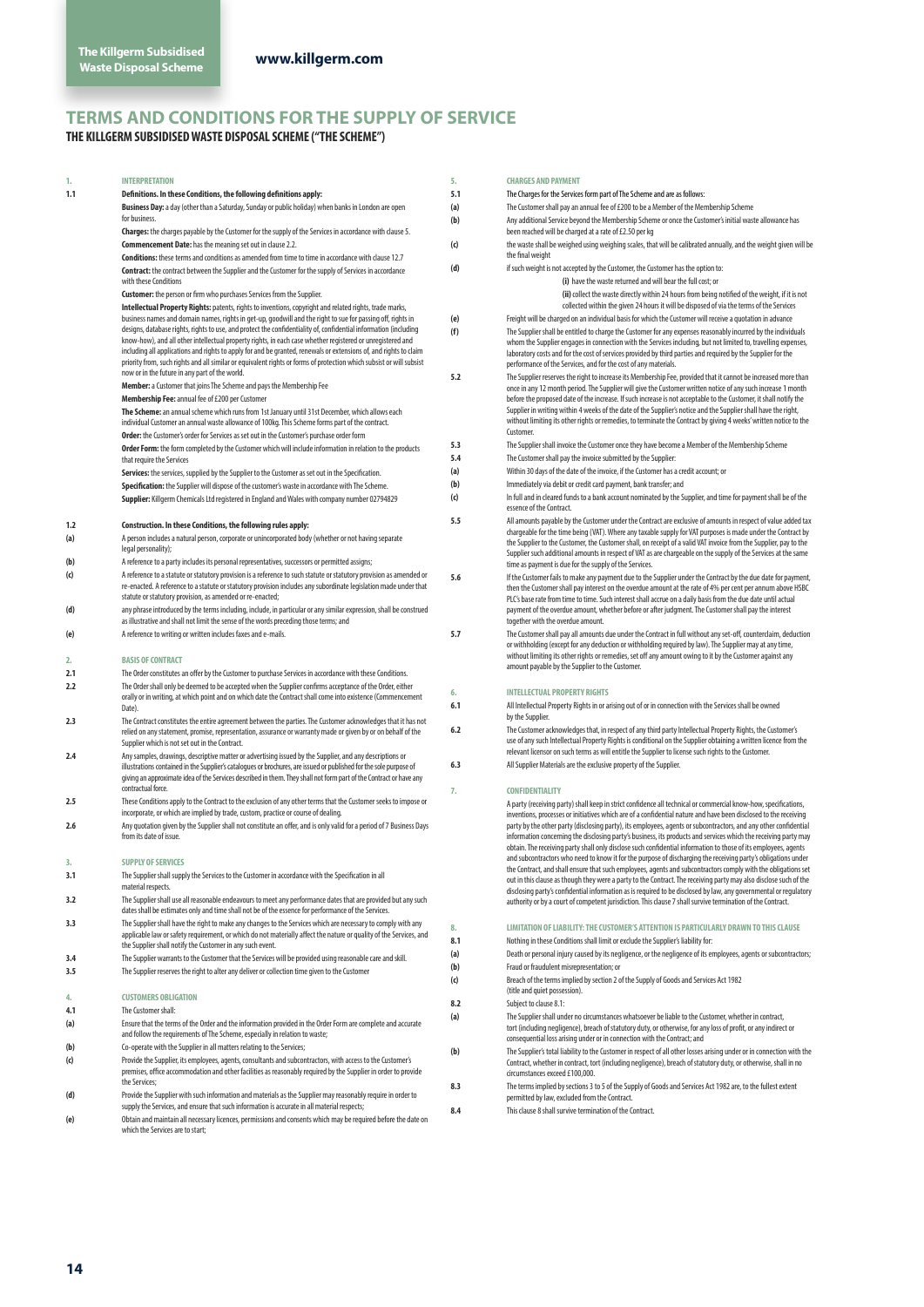## **9. TERMINATION**

- **9.1** Without limiting its other rights or remedies, the customer may terminate the Contract, with immediate effect, within the first 14 days, from the date of enrolment by giving the other party written notice
- **9.2** Without limiting its other rights or remedies, the Supplier may terminate the Contract at any time by giving the other party 1 months' written notice.
- **9.3** The Customer will only use The Scheme to dispose of Waste which has directly arisen as a result of work undertaken solely by the Customer, and specifically excludes all waste generated by any subcontractors or other<br>3rd parties. If the Supplier suspects this not to be the case they have the right to terminate the Contract wi immediate effect.
- **9.4** Without limiting its other rights or remedies, either party may terminate the Contract with immediate effect by giving written notice to the other party if:
- **(a)** the other party suspends, or threatens to suspend, payment of its debts or is unable to pay its debts as they fall due or admits inability to pay its debts or (being a company or limited liability partnership) is deemed unable to pay its debts within the meaning of section 123 of the Insolvency Act 1986 or (being an individual) is deemed either unable to pay its debts or as having no reasonable prospect of so doing, in either case, within the meaning of section 268 of the Insolvency Act 1986 or (being a partnership) has any partner to whom any of the foregoing apply;
- **(b)** the other party commences negotiations with all or any class of its creditors with a view to rescheduling any of its debts, or makes a proposal for or enters into any compromise or arrangement with its creditors [other than (where a company) for the sole purpose of a scheme for a solvent amalgamation of that other party with one or more other companies or the solvent reconstruction of that other party];
- **(c)** a petition is filed, a notice is given, a resolution is passed, or an order is made, for or in connection with the winding up of that other party (being a company) other than for the sole purpose of a scheme for a solvent amalgamation of that other party with one or more other companies or the solvent reconstruction of that other party;
- **(d)** the other party (being an individual) is the subject of a bankruptcy petition or order;
- (e) a creditor or encumbrancer of the other party attaches or takes possession of, or a distress, execution,<br>sequestration or other such process is levied or enforced on or sued against, the whole or any part of its assets and such attachment or process is not discharged within 14 days;
- an application is made to court, or an order is made, for the appointment of an administrator or if a notice of<br>intention to appoint an administrator is given or if an administrator is appointed over the other party (being company);
- **(g)** the holder of a qualifying floating charge over the assets of that other party (being a company) has become entitled to appoint or has appointed an administrative receiver;
- **(i)** a person becomes entitled to appoint a receiver over the assets of the other party or a receiver is appointed over the assets of the other party;
- **(j)** any event occurs or proceeding is taken with respect to the other party in any jurisdiction to which it is subject that has an effect equivalent or similar to any of the events mentioned in clause 9.4(b) to clause 9.4(i) (inclusive);
- **(k)** the other party suspends or ceases, or threatens to suspend or cease, to carry on all or a substantial part of its business;
- **(l)** the other party's financial position deteriorates to such an extent that in the Supplier's opinion the Customer's capability to adequately fulfil its obligations under the Contract has been placed in jeopardy; or
- **(m)** the other party (being an individual) dies or, by reason of illness or incapacity (whether mental or physical), is incapable of managing his own affairs or becomes a patient under any mental health legislation.
- **9.5** Without limiting its other rights or remedies, the Supplier may terminate the Contract with immediate effect by giving written notice to the Customer if the Customer fails to pay any amount due under this Contract on the due date for payment and fails to pay all outstanding amounts within 14 days after being notified in writing to do so.
- 9.6 Without limiting its other rights or remedies, the Supplier may suspend provision of the Services under the<br>Contract or any other contract between the Customer and the Supplier if the Customer becomes subject to any of the events listed in clause 9.4(b) to clause 9.4(m), or the Supplier reasonably believes that the Customer is about to become subject to any of them, or if the Customer fails to pay any amount due under this Contract on the due date for payment.

#### **10. CONSEQUENCES OF TERMINATION**

**On termination of the Contract for any reason:** 

- **(a)** the Customer shall immediately pay to the Supplier all of the Supplier's outstanding unpaid invoices and interest and, in respect of Services supplied but for which no invoice has been submitted, the Supplier shall submit an invoice, which shall be payable by the Customer immediately on receipt;
- **(b)** the accrued rights, remedies, obligations and liabilities of the parties as at expiry or termination shall be unaffected, including the right to claim damages in respect of any breach of the Contract which existed at or before the date of termination or expiry; and
- **(c)** clauses which expressly or by implication survive termination shall continue in full force and effect.

#### **11. FORCE MAJEURE**

- **11.1** For the purposes of this Contract, Force Majeure Event means an event beyond the reasonable control of the Supplier including but not limited to strikes, lock-outs or other industrial disputes (whether involving the workforce of the Supplier or any other party), failure of a utility service or transport network, act of God, war, riot, civil commotion, malicious damage, compliance with any law or governmental order, rule, regulation or direction, accident, breakdown of plant or machinery, fire, flood, storm or default of suppliers or subcontractors.
- **11.2** The Supplier shall not be liable to the Customer as a result of any delay or failure to perform its obligations under this Contract as a result of a Force Majeure Event.
- **11.3** If the Force Majeure Event prevents the Supplier from providing any of the Services for more than 10 weeks, the Supplier shall, without limiting its other rights or remedies, have the right to terminate this Contract immediately by giving written notice to the Customer.

#### **12. GENERAL**

#### **12.1 Assignment and other dealings**

- **(a)** The Supplier may at any time assign, transfer, mortgage, charge, subcontract or deal in any other manner with all or any of its rights under the Contract and may subcontract or delegate in any manner any or all of its obligations under the Contract to any third party or agent.
- **(b)** The Customer shall not, without the prior written consent of the Supplier, assign, transfer, mortgage, charge,<br>subcontract. declare a trust over or deal in any other manner with any or all of its rights or obligation subcontract, declare a trust over or deal in any other manner with any or all of its rights or obligations under the under the manner with any or all of its rights or obligations under the under the under the under the und **Contract**

#### **12.2 Notices**

- **(a)** Any notice or other communication given to a party under or in connection with the Contract shall be in writing, addressed to that party at its registered office (if it is a company) or its principal place of business (in any other case) or such other address as that party may have specified to the other party in writing in accordance with this clause, and shall be delivered personally, sent by signed for first class post or other next working day delivery service that requires a signature for delivery, commercial courier.
- **(b)** A notice or other communication shall be deemed to have been received: if delivered personally, when left at the address referred to in clause 12.2(a); if sent by signed for first class post or other next working day delivery<br>service, at 9.00 am on the second Business Day after posting; if delivered by commercial courier, on the at the time that the courier's delivery receipt is signed.
- **(c)** The provisions of this clause shall not apply to the service of any proceedings or other documents in any legal action.

#### **12.3 Severance**

- **(a)** If any provision or part-provision of the Contract is or becomes invalid, illegal or unenforceable, it shall be deemed modified to the minimum extent necessary to make it valid, legal and enforceable. If such modification is not possible, the relevant provision or part-provision shall be deemed deleted. Any modification to or deletion of a provision or part-provision under this clause shall not affect the validity and enforceability of the rest of the Contract.
- **(b)** If one party gives notice to the other of the possibility that any provision or part-provision of this Contract is invalid, illegal or unenforceable, the parties shall negotiate in good faith to amend such provision so that, as amended, it is legal, valid and enforceable, and, to the greatest extent possible, achieves the intended commercial result of the original provision.

#### **12.4 Waiver**

A waiver of any right under the Contract or law is only effective if it is in writing and shall not be deemed to be a waiver of any subsequent breach or default. No failure or delay by a party in exercising any right or remedy<br>provided under the Contract or by law shall constitute a waiver of that or any other right or remedy, nor shall prevent or restrict its further exercise of that or any other right or remedy. No single or partial exercise of such prevent or restrict its nuttier exercise or that or any other right or remedy. Wo single or partial ex<br>right or remedy shall prevent or restrict the further exercise of that or any other right or remedy.

**12.5** No partnership or agency. Nothing in the Contract is intended to, or shall be deemed to, establish any partnership or joint venture between the parties, nor constitute either party the agent of the other for any<br>purpose. Neither party shall have authority to act as agent for, or to bind, the other party in any way. **12.6 Third parties**

A person who is not a party to the Contract shall not have any rights to enforce its term

### **12.7 Variation**

Except as set out in these Conditions, no variation of the Contract, including the introduction of any additional terms and conditions, shall be effective unless it is agreed in writing and signed by the Supplier.

### **12.8 Governing law**

This Contract, and any dispute or claim arising out of or in connection with it or its subject matter or formation (including non-contractual disputes or claims), shall be governed by, and construed in accordance with the law of England and Wales.

#### **12.9 Jurisdiction**

Each party irrevocably agrees that the courts of England and Wales shall have exclusive jurisdiction to settle any dispute or claim arising out of or in connection with this Contract or its subject matter or formation (including non-contractual disputes or claims).

Environmental Protection Act 1990, Pollution Prevention & Control Act 1999, Pollution Prevention and Control (England & Wales) Regulations 2000, Controlled Waste (Registration of Carriers and Seizure of Vehicles) Regulations 1991, Environmental Protection (Duty of Care) Regulations 1991, Waste Framework Directive 75/442/EEC Environmental Permitting (England & Wales) Regulations 2010, Waste (England Wales) Regulations 2011.